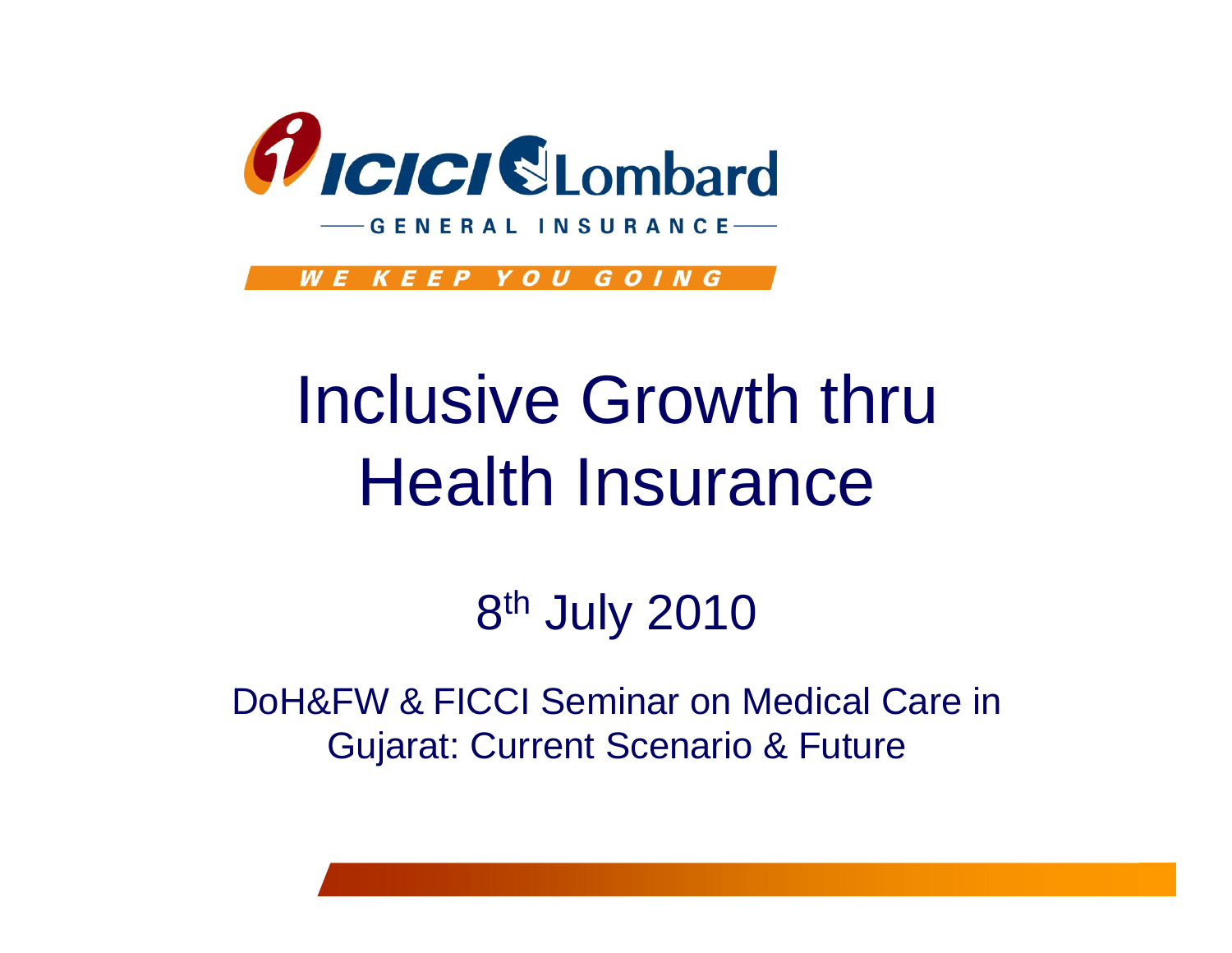### The Indian Health Scenario

- Total Expenditure on health in India is around 6% of the GDP
- Government spending is less than 25% against the average spending of 30-40% in other developing countries.
- Indian health insurance industry stands at INR 5,125 crores with only a small section of the total population (around 2%) being covered so far.
- Health insurance CAGR around 35 % (FY 2002-08)
- Health insurance industry in India is one of the fastest growing segments.

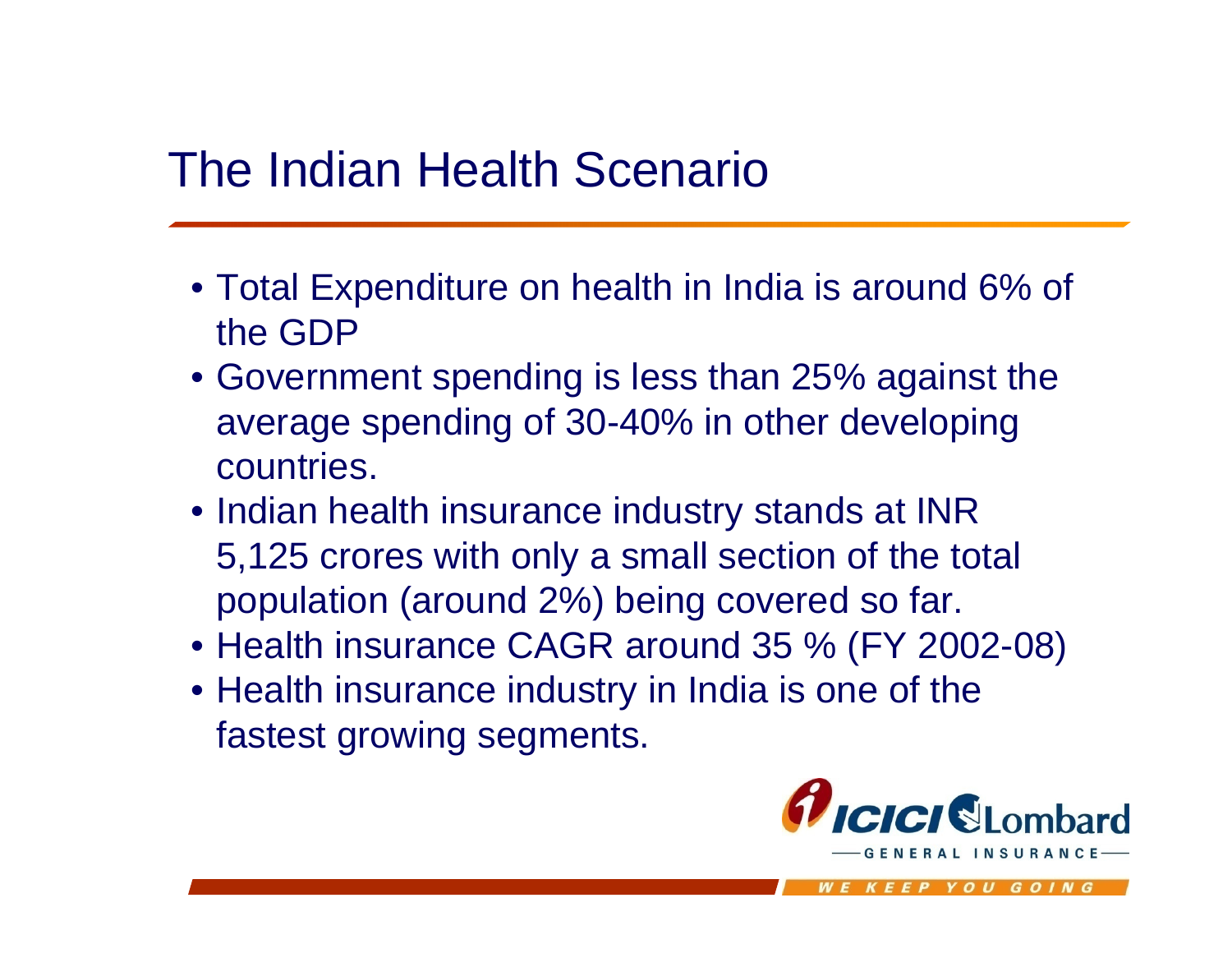#### Market Size & Growth Rate

**Market Size: (INR) - Crores** 



Market Size: (INR) - Crores

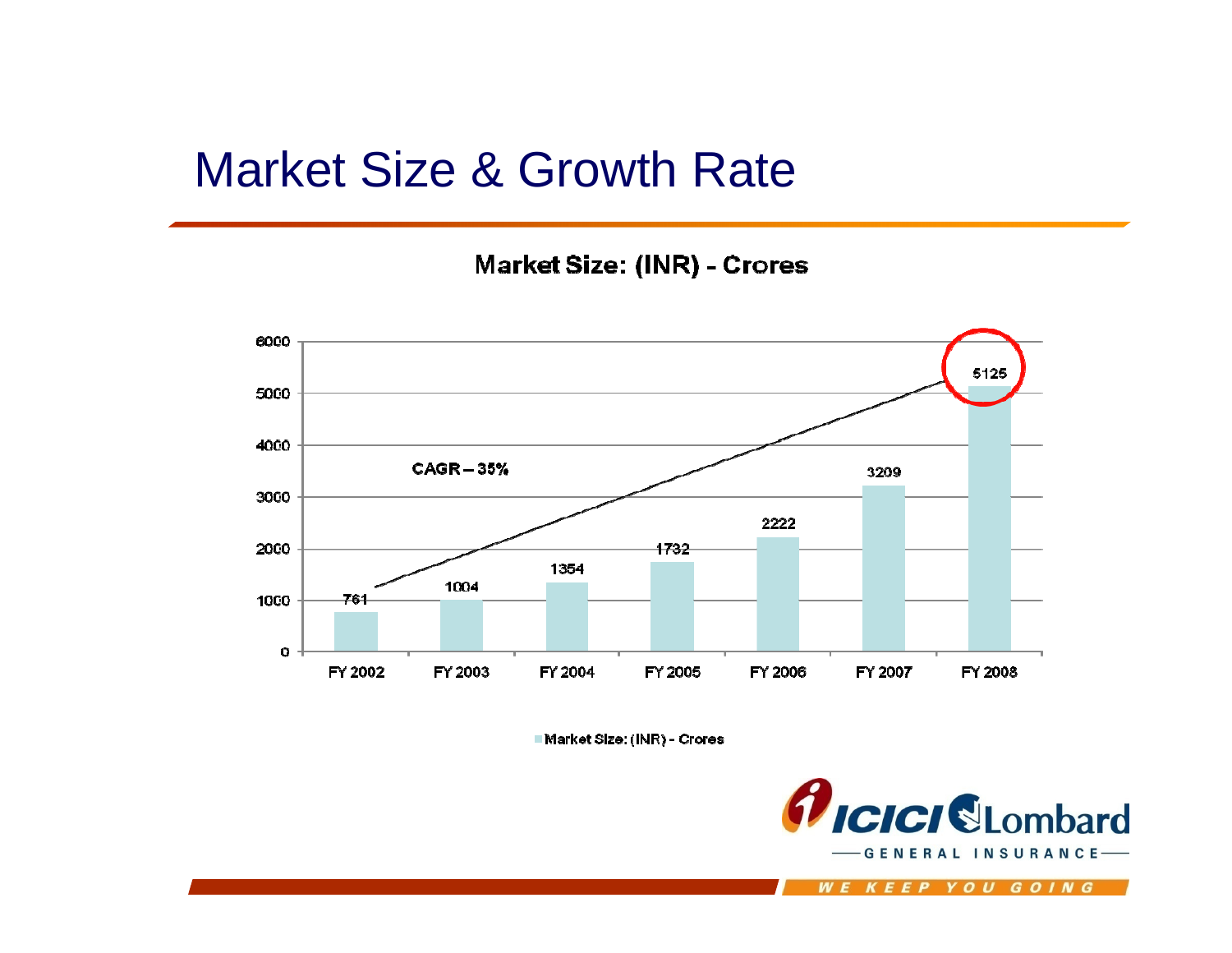# **Health Insurance : Scope**





W E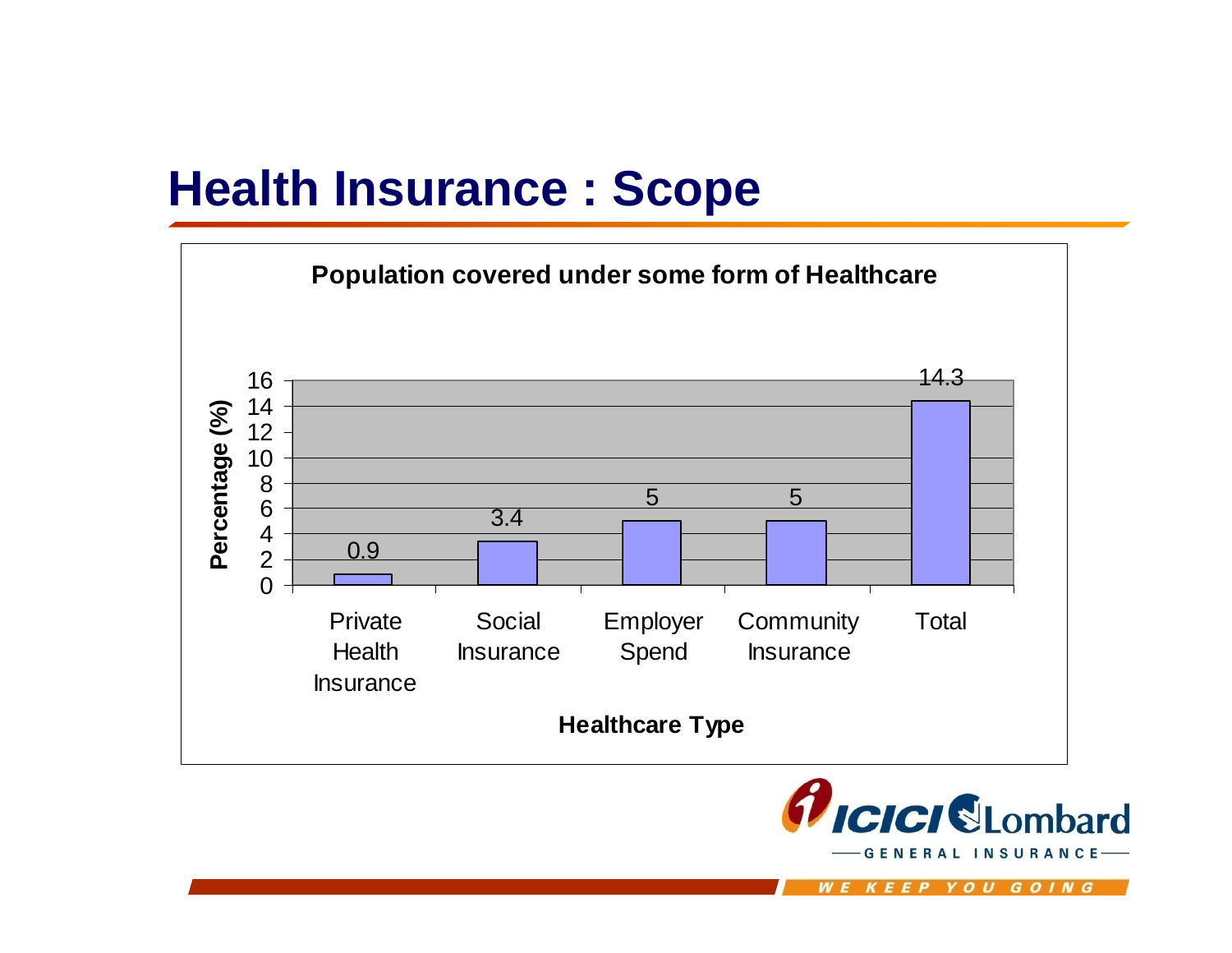#### **Health Insurance : Focus Areas**



- $\bullet$  Health Insurance - potential to become a Rs. 25,000 crores industry by 2012.
- $\bullet$  No. of Elderly People in the Developing World will TRIPLE in 25yrs. (WHO)
- $\bullet$  In India, the no. of people above 60 yrs is about 8% today, & the no. is expected to hit 21% by 2025. (Asia Insurance Review)



EP YOU GOIN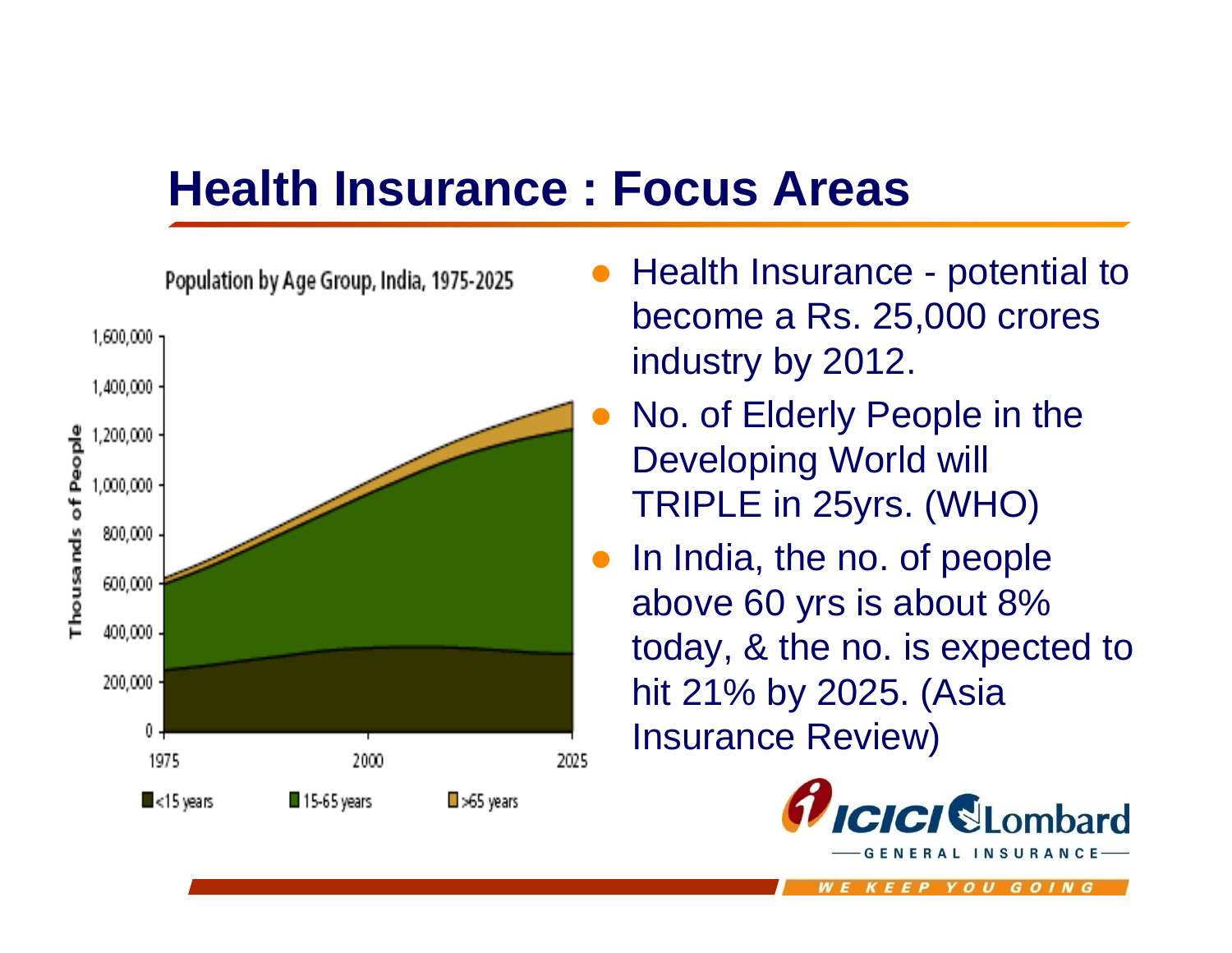# **Gujarat Health Scenario**

- $\bullet$  Socio-economic indicators are, in general, better than the India average.
- Communities living in the remote and disadvantaged areas especially BPL population and women, are generally unable to access reliable and cost effective health care services.
- $\bullet$  Recent surveys have shown improvement in Key Health indicators like Birth Rate, Death Rate, Infant Mortality, Life Expectancy & Maternal Health.

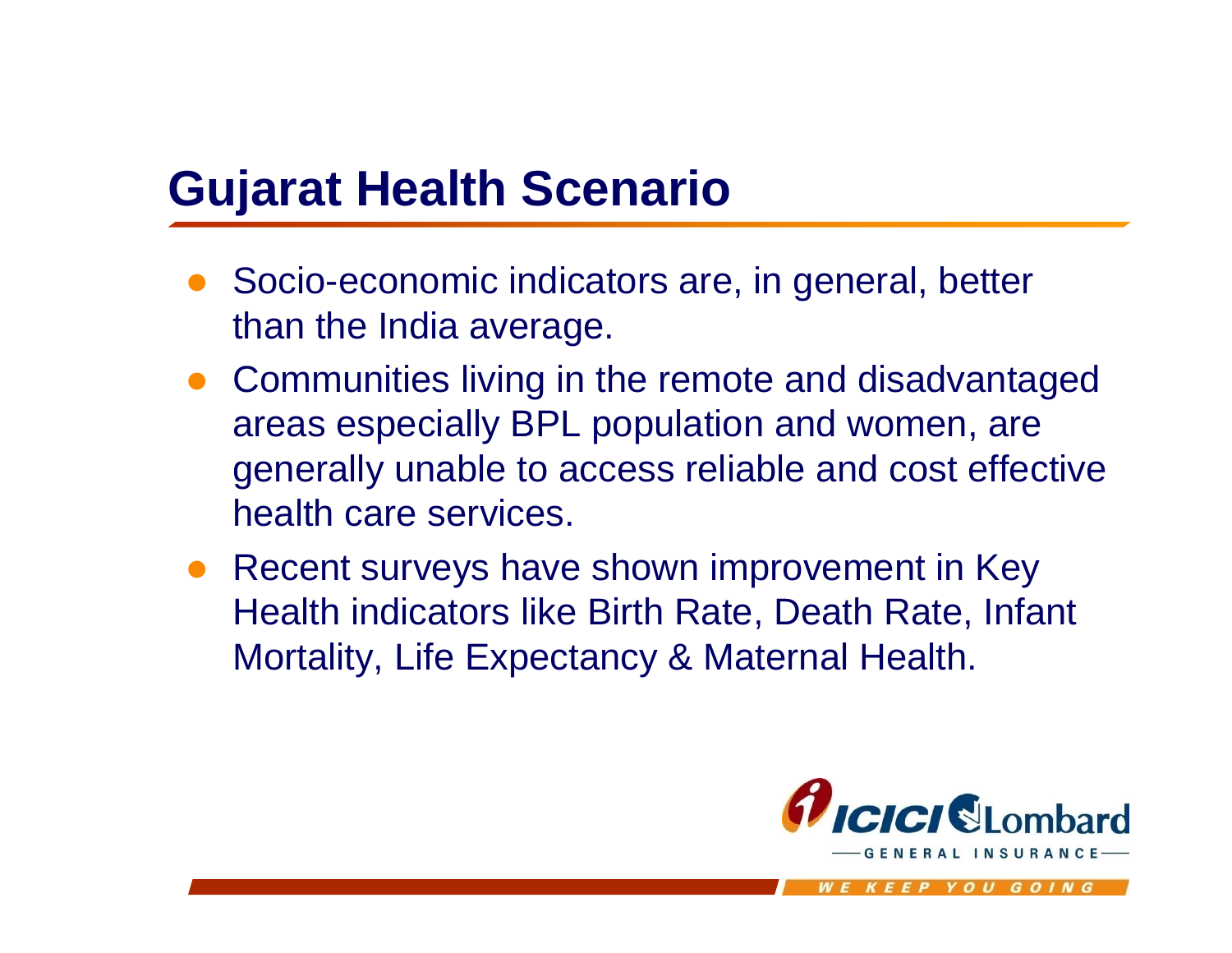### **Health Insurance Plans**



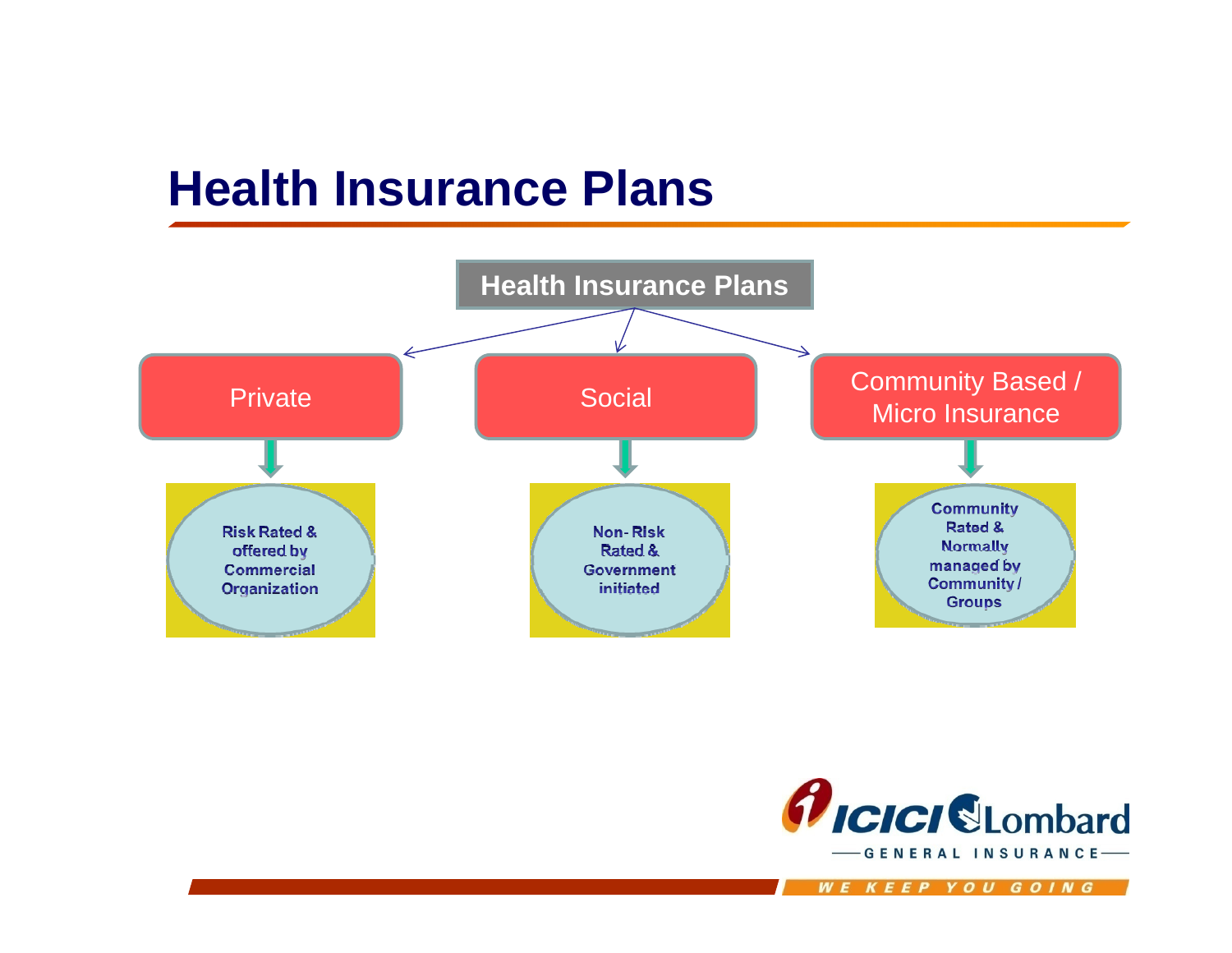# **IL's journey with Financial Inclusion**

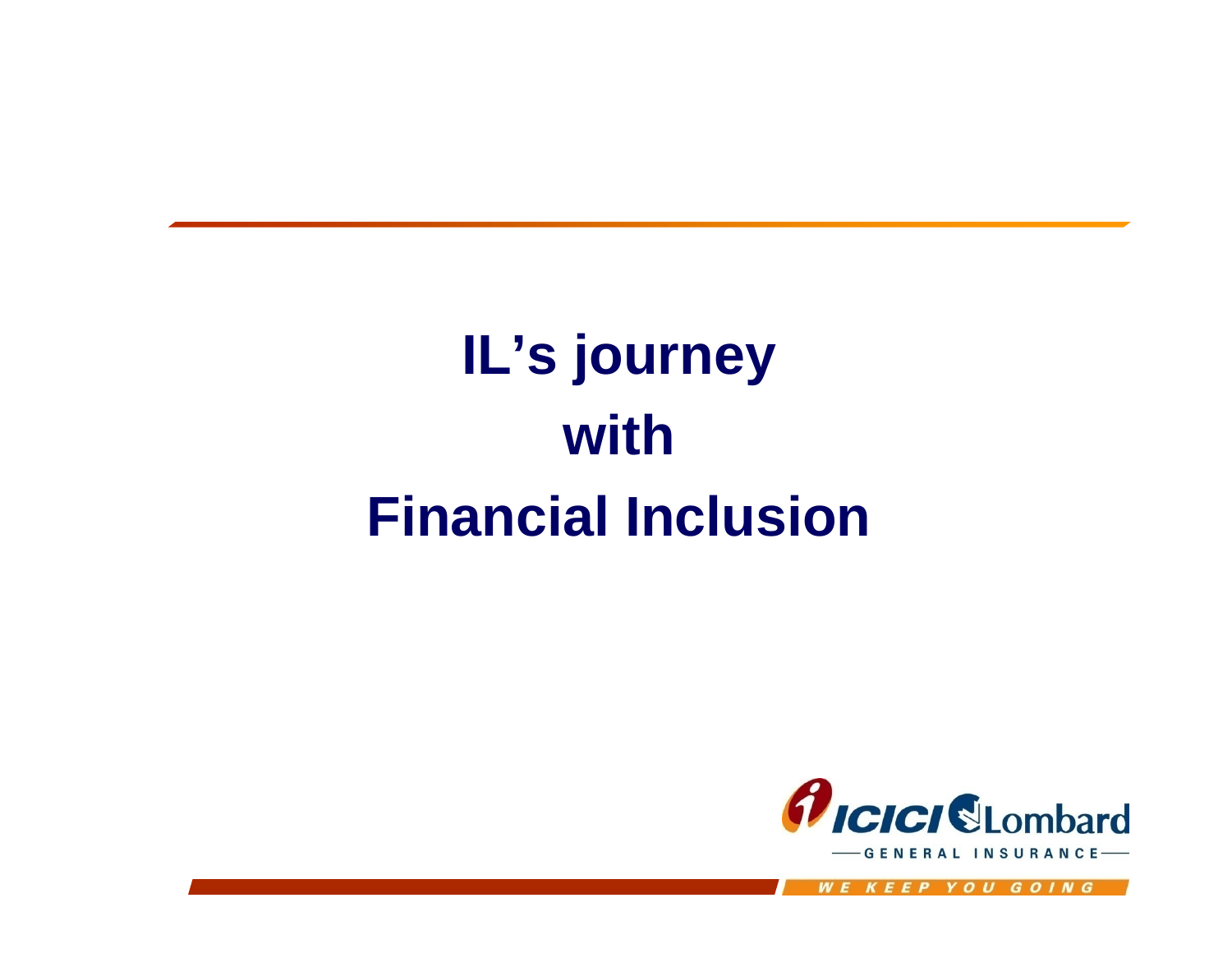# **Challenges for Financial Inclusion**

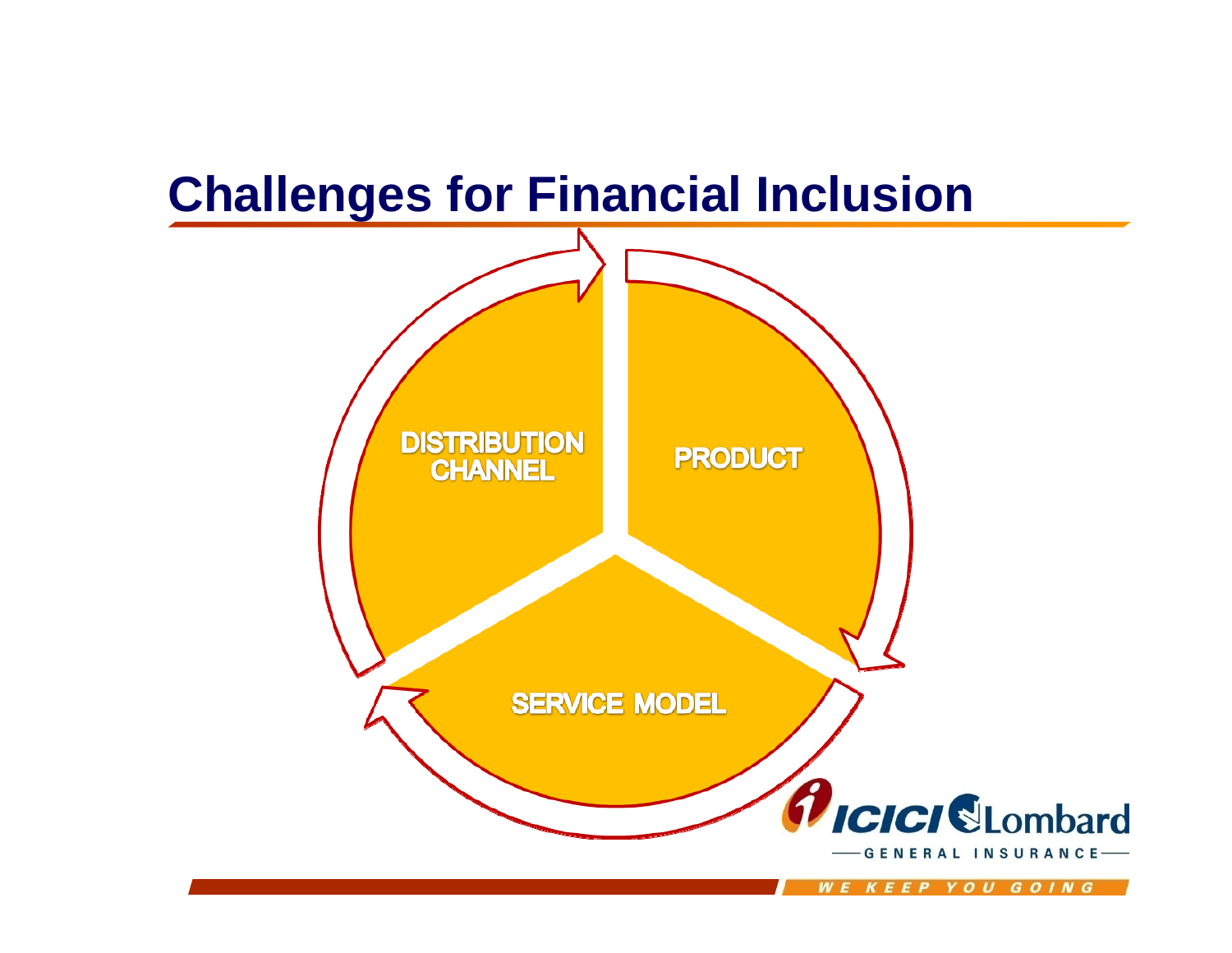#### **When ILGIC started out with financial inclusion….**

**Market** 

- Very fragmented
- $\bullet$ Knowledge of insurance limited to Life insurance
- $\bullet$  Insurance perceived as benefit product rather than protection product

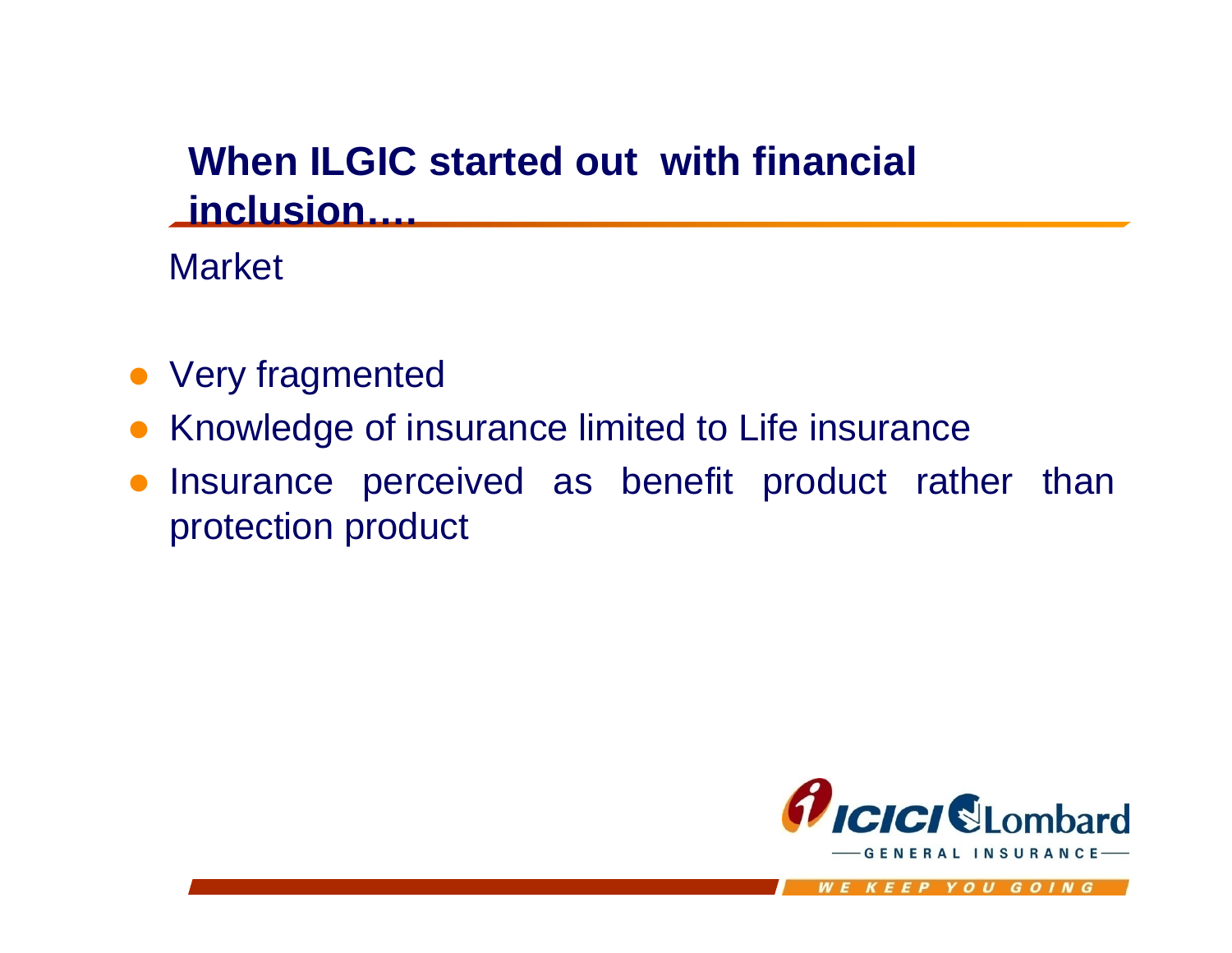#### **When ILGIC started out with financial inclusion….**

**Products** 

- $\bullet$ Only standard health products existed
- $\bullet$ High sum insured products
- $\bullet$ Premium slabs not affordable
- Standard exclusions not matching rural aspirations

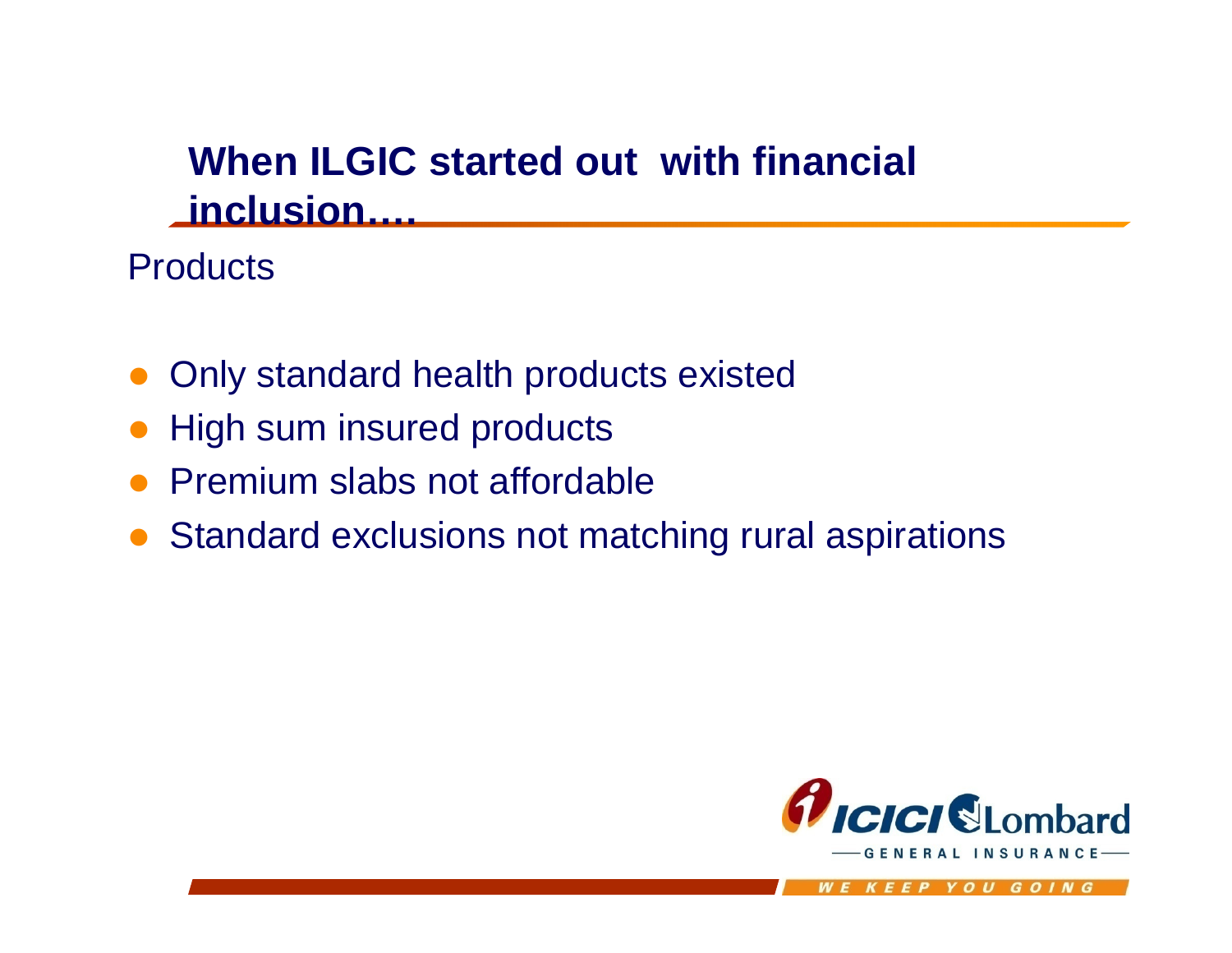#### **When ILGIC started out with financial inclusion….**

#### Service Delivery

- Reimbursement only mode
- $\bullet$ No rural hospital networks
- $\bullet$ Knowledge of product contents very low
- $\bullet$  MFI partners needed conviction on commitment and service delivery from insurance cos.
- $\bullet$  Institutional treatment and delivery still at a nascent stage.

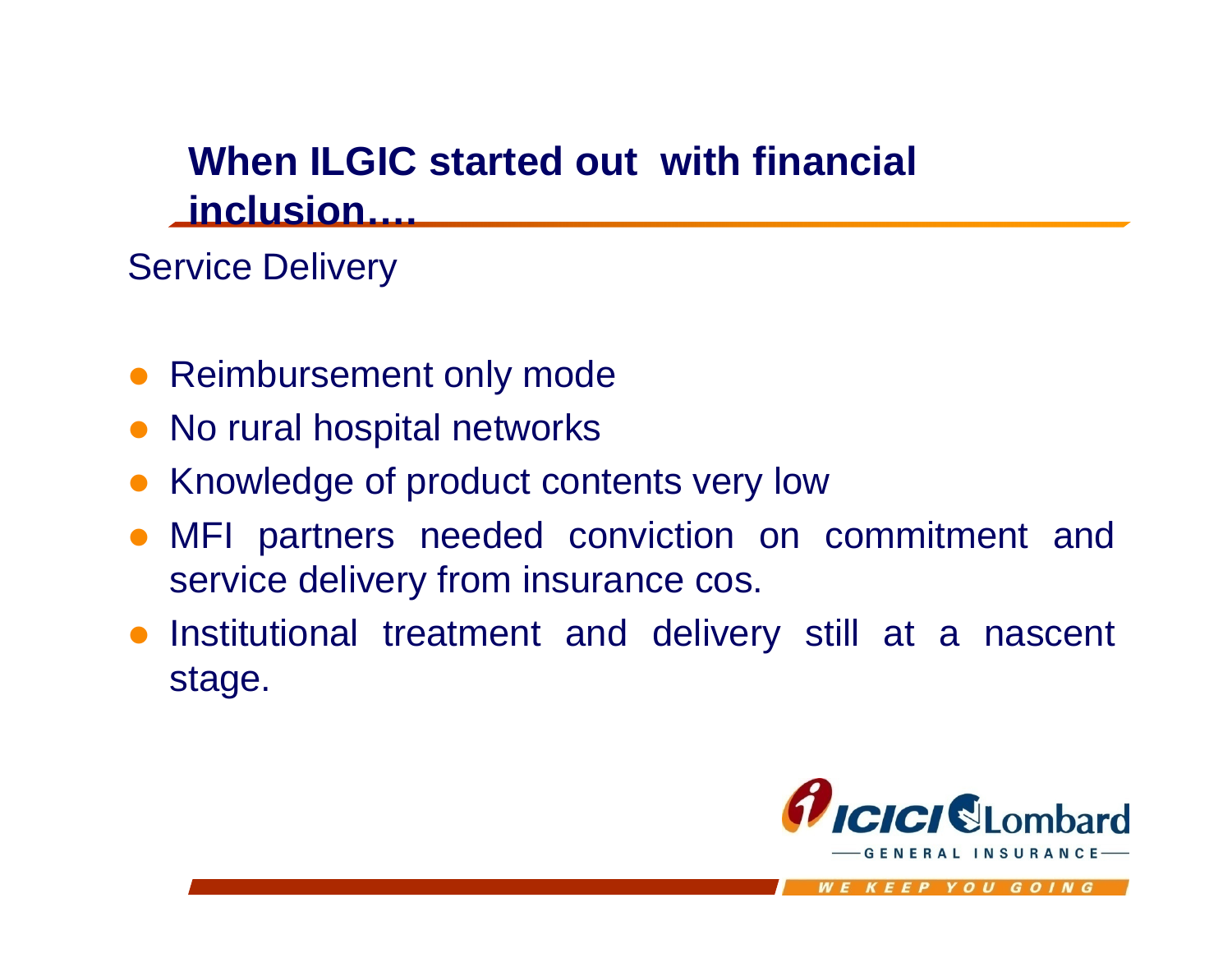#### **ILGIC initial learnings…**

#### **Enrollment and distribution:**

ILGIC used NGOs & MFIs as Distribution channels as ILGIC had limited outreach in rural geographies.

Learnings were :

- Aggregation of risk proved to be a challenge.
- Unnamed risk was the available option.
- $\bullet$ Immense Geographical challenges.
- $\bullet$ No positive identification of family and members.
- Enrollment remained in patches hence increasing the anti-selection risk.



EP YOU GOIN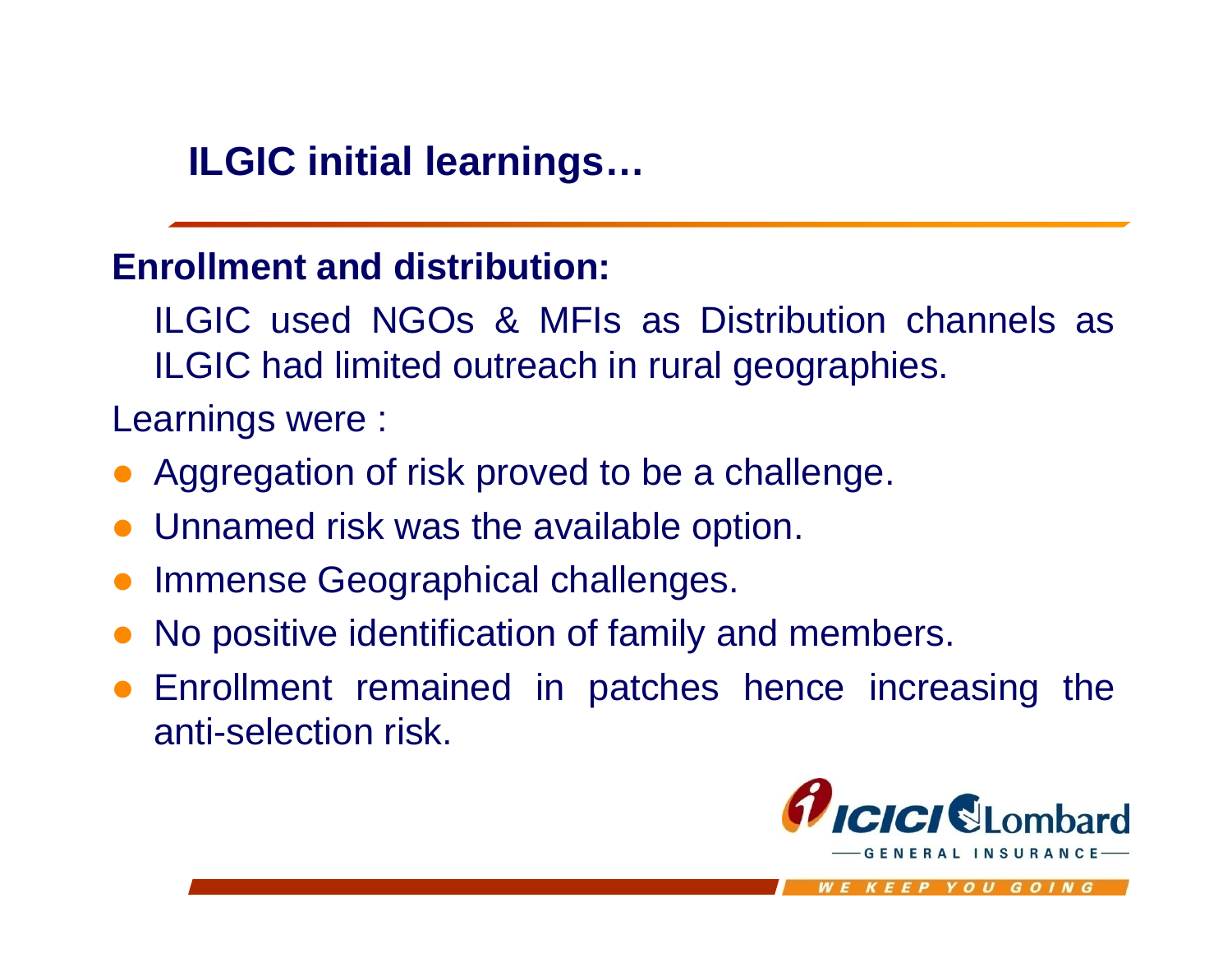#### **ILGIC initial learnings…**

#### **Service learnings:**

- $\bullet$  Awareness and Utilization: Utilization of the scheme plays a very critical role in the sustainability and success of the scheme.
- Cost of claims and servicing cost: The claim size and the average claim servicing had to be optimized as this is a resource incentive job and also includes controlling of frauds
- Reach and access: Sufficient Manpower in the field to have a ready access to the geographical spread of policy so as to have direct contact with the field.
- Grievance Module: The non accessibility field level resources proved to be a challenge to address consumer grievance.

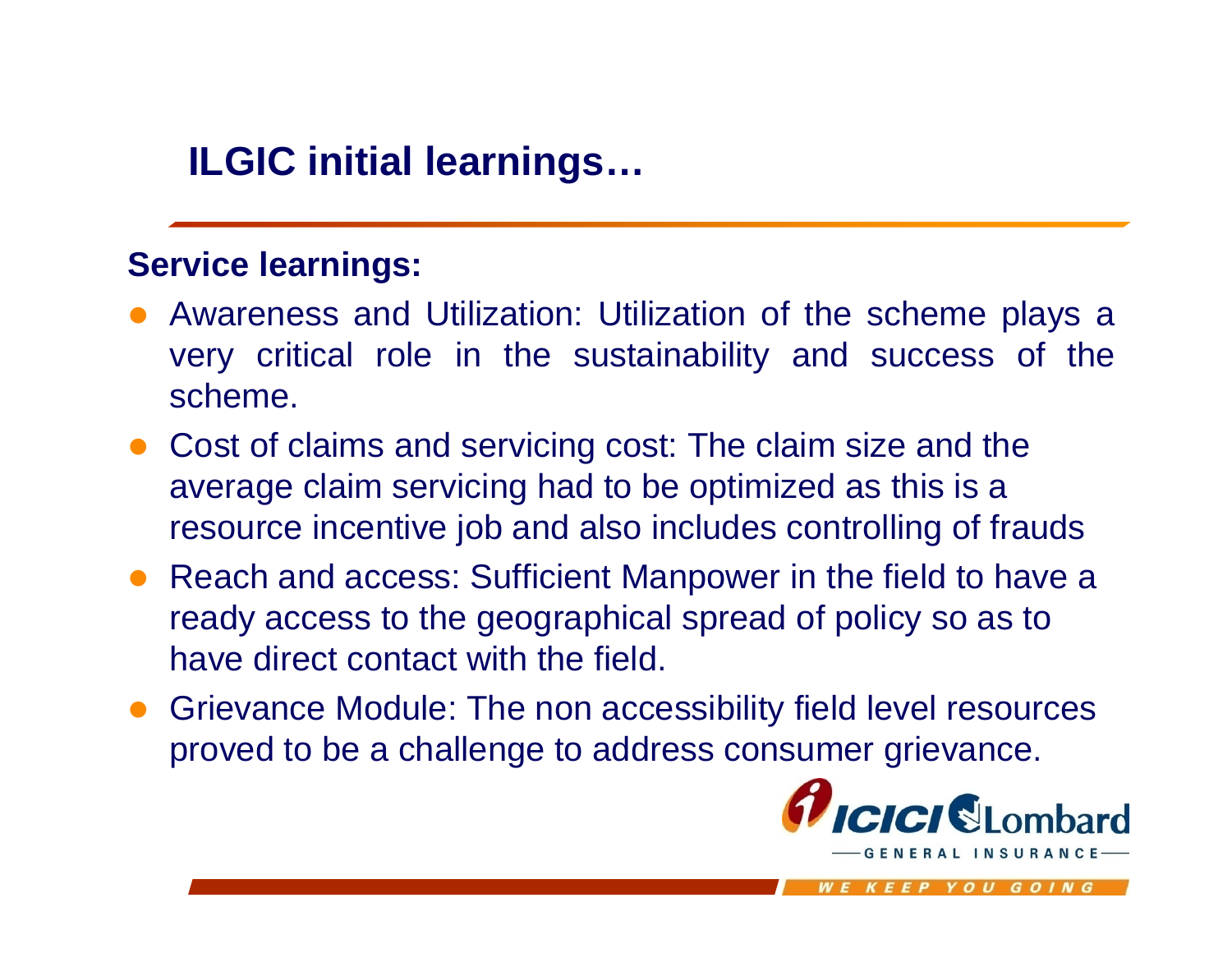# **How ILGIC progressed : Product..**

- Initial Survey of the product (Plan & Price) to check on the acceptability of the product in the field.
- Limited covers that clearly define the diseases that shall be included for coverage
- Sub Limits so that the coverage under the scheme is not misutilized.
- Insisted on minimum no. of lives to be covered as pricing to be based on the same and to make the product sustainable.
- Introduction of Co-Payment & minimum deductibles so as to optimize on the Average Claim Size (ACS)
- A suitable waiting period in the policy so as to negate the anti selections.

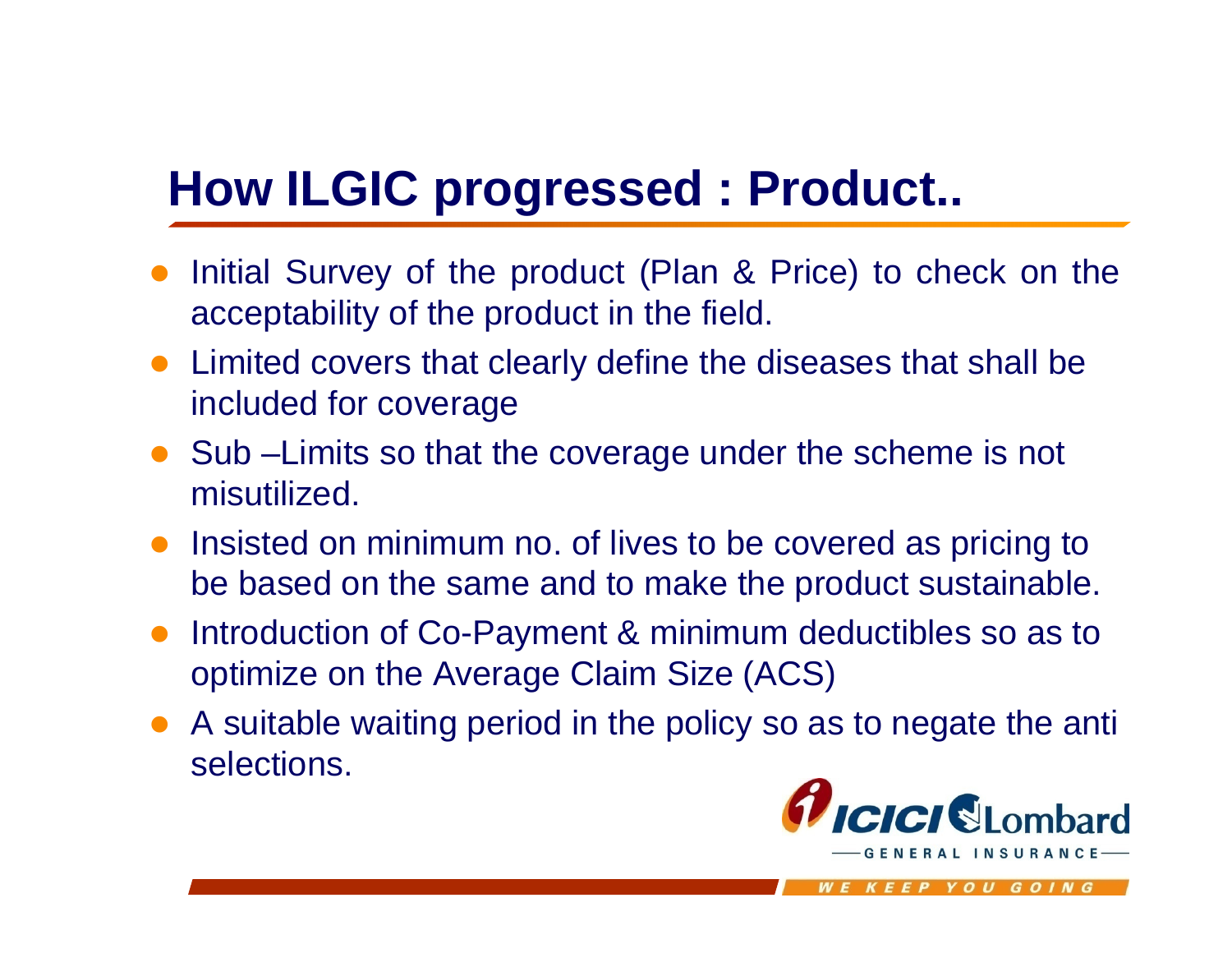# **How ILGIC progressed : Enrollment..**

- $\bullet$  Optimized scheduling for Enrollment as this is a Human intensive job.
- $\bullet$  Capturing of data based on some existing ID proof at the time of enrollment as this is critical and forms the foundation of the data base. Converted to common English language and supported by an efficient enrollment IT module
- While enrolling for insurance, each member was given a brief / pamphlet, mentioning all the important policy terms. Exclusions also mentioned specifically.
- $\bullet$  Health cards were issued as soon as possible to avoid cases of DNF (data not found). Cards were printed in local language as well.
- All the above activities are immense in number and hence had to be validated with QC at all levels supported by technology.

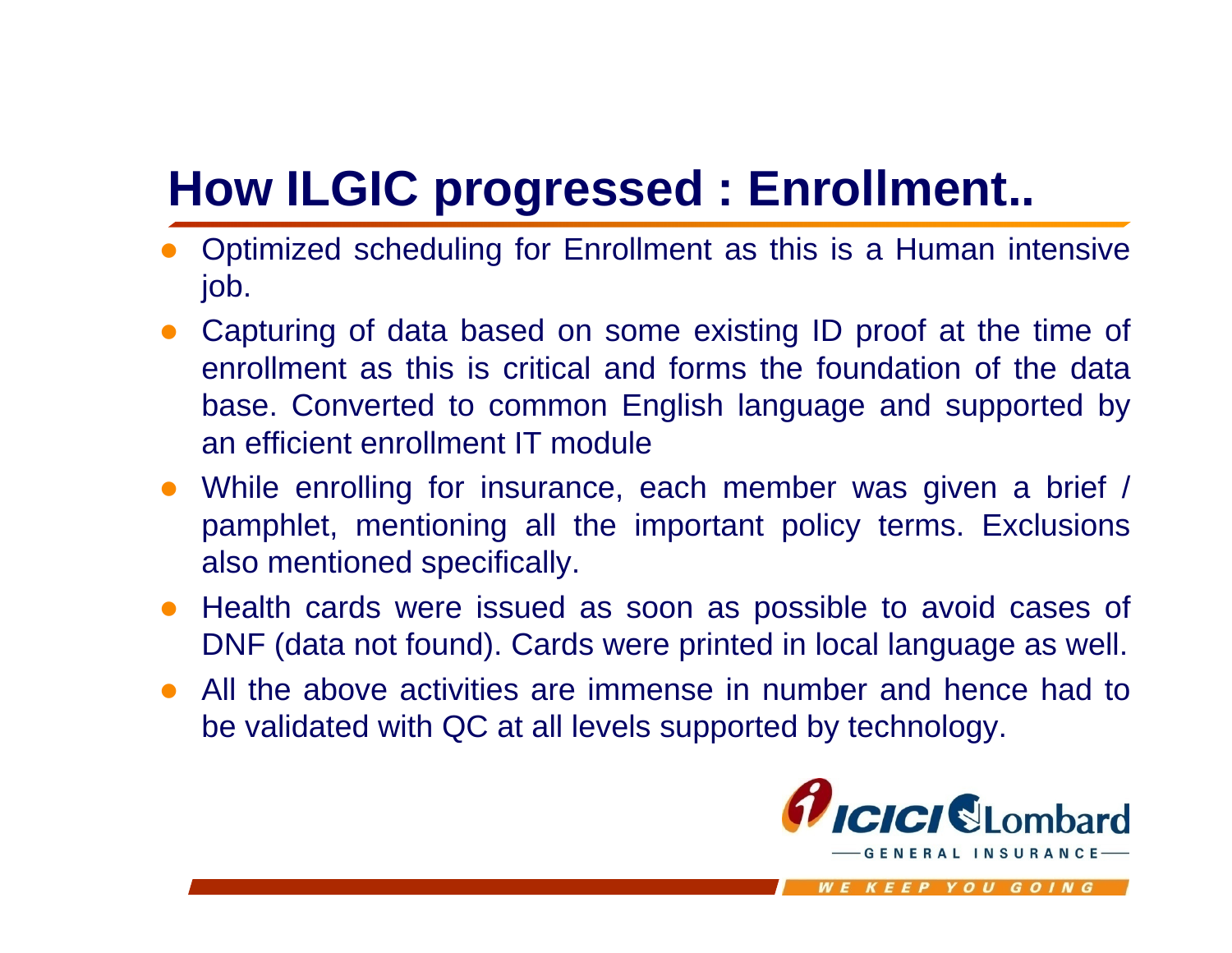## **How ILGIC progressed: Other Action Areas**

- Awareness and Utilization: ILGIC spent considerable time and resources and included innovative reach initiatives like linguistic print material, local kiosks, radio outreach, etc.
- Cost of claims and servicing cost: The claim size and the average claim serving cost where optimized. (Moved to a specific claims team and in-house service model)
- Reach and access: invested in training partner manpower to achieve effective reach to remote corners.
- $\bullet$  Grievance Module: Local language toll free Numbers, Specific relationship managers, Regular meetings in the field, local help desk/kiosks
- Realized that Technology has to be used for all processes otherwise the scheme would not be scalable.

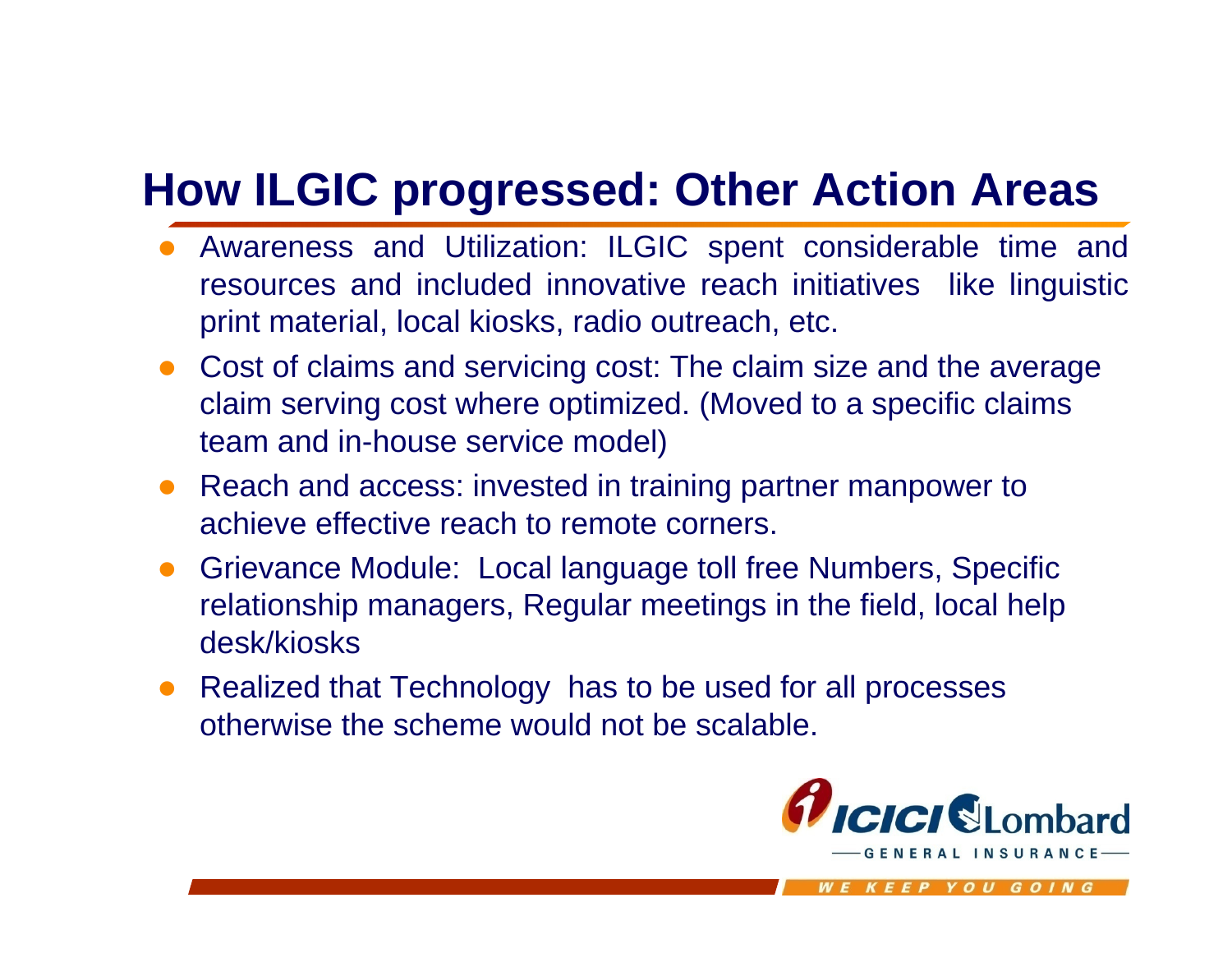# **How ILGIC progressed : Service Delivery..**

- $\bullet$ Realization that cashless was the way forward
- $\bullet$  Massive and challenging service tie-ups with rural providers to provide cashless hospitalisation.
- Training of rural providers to adapt to processes and technology to deliver cashless service.
- $\bullet$  Introduced rural providers to technology, filing process, billing process and payment re-con hygiene and audit processes.
- Reengineered in-house claims teams and processes to interact with 2000 plus rural service providers
- System generated MIS & analytical reports so as to monitor the policy and to plug the shortcomings.

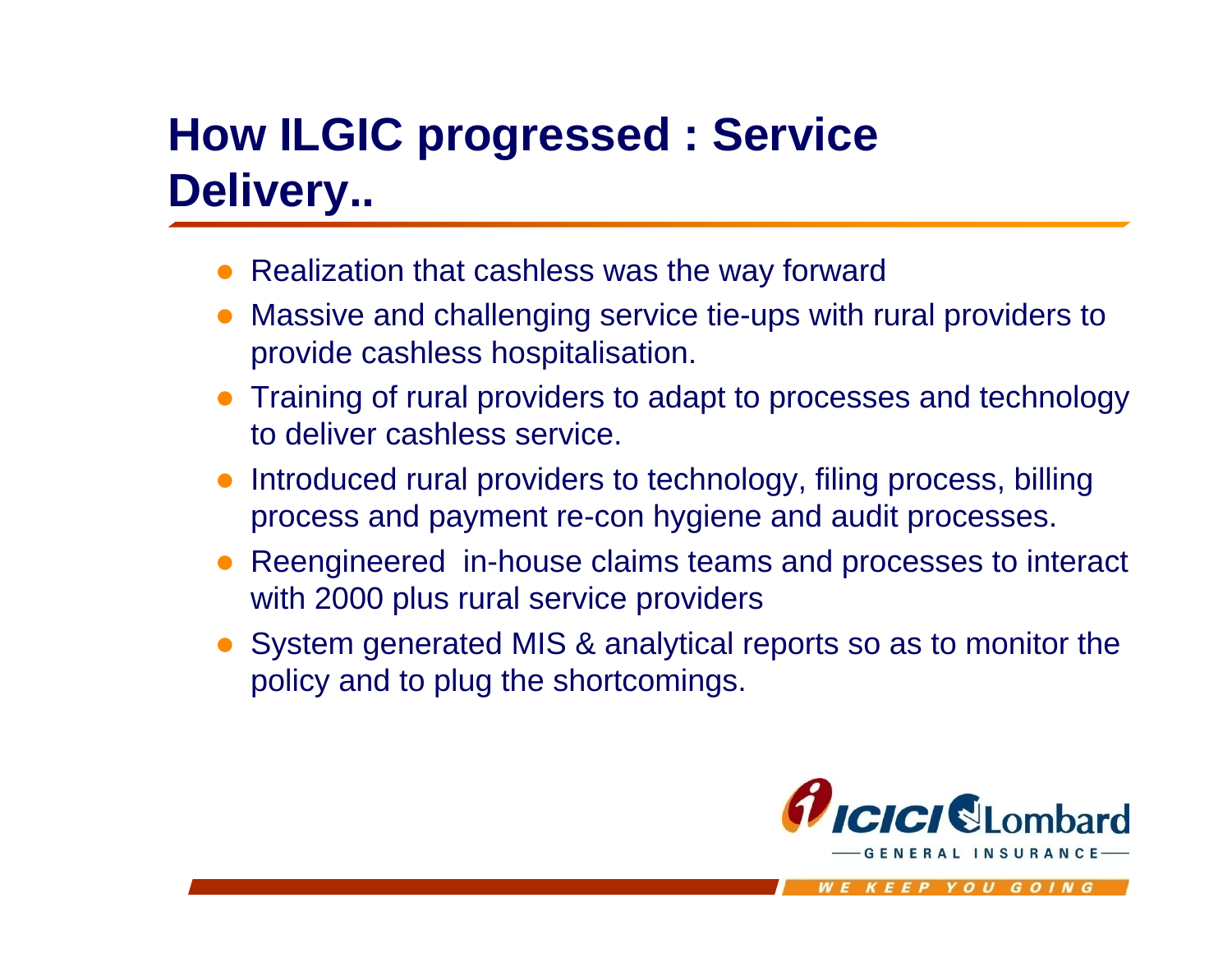# **Case Study**

# **RSBY and ILGIC**

# **Experience with using innovative technology**

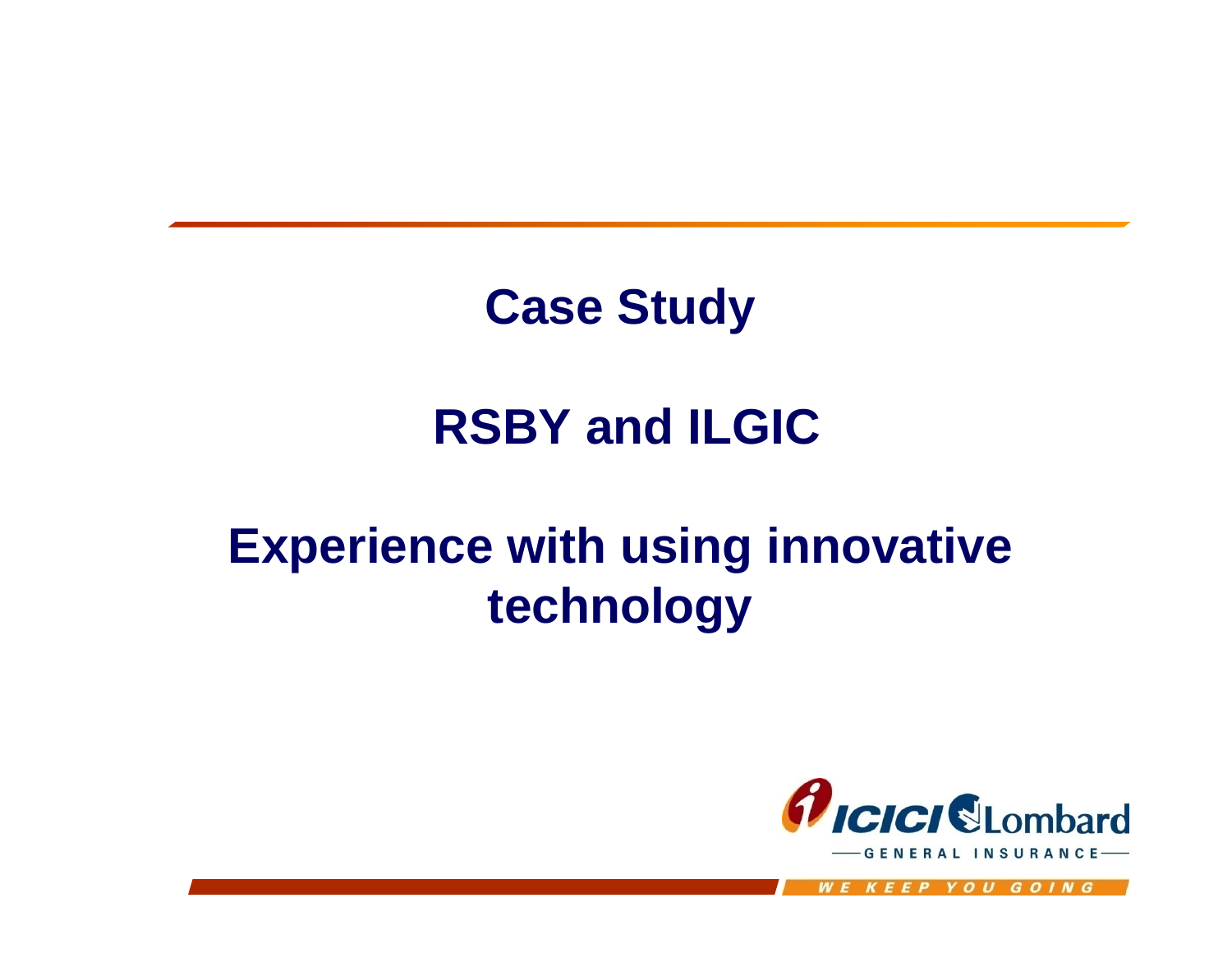# RSBY - Outline

- The 'Rashtriya Swasthya Bima Yojana' (RSBY) is part of the Government's drive to ensure better health for Below Poverty Line (BPL) workers in the unorganized sector.
- This mass health scheme is implemented by the State Governments through general insurance companies with premium subsidy from the Government of India as well as the State Governments.
- Unique feature of this Scheme is its implementation thru smart cards
- As part of this scheme, smart cards having biometric technology are issued to the family and the fingerprints and photographs of the beneficiaries are stored in these cards. A swipe of the smart card along with biometric authentication ensures that the beneficiary gets cashless access to medical care as per the policy terms in public and private hospitals empanelled by Insurance<br>Cos Cos.

EEP YOU GOING

ERAL INSURANC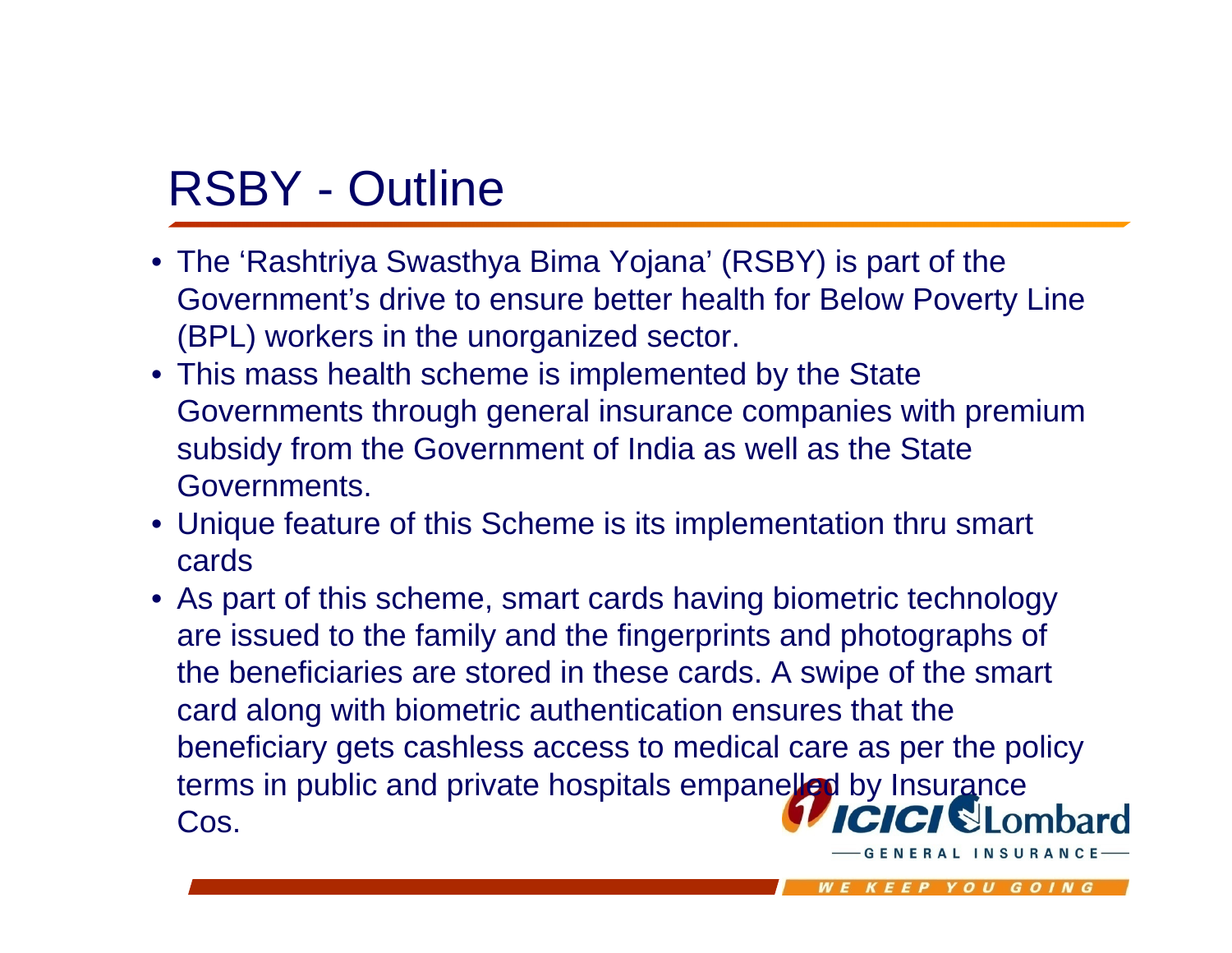### **Rashtriya Swasthya Bima Yojana (RSBY)**



**ICICI Lombard GIC Ltd covers more than 6.5 million families under RSBY insurance scheme for the BPL**

- z **Haryana (21 districts)**
- z **Uttar Pradesh ( 71 districts)**
- z **Maharashtra ( 12 districts)**
- z **Bihar (11 Districts)**
- z **Gujarat (10 Districts)**

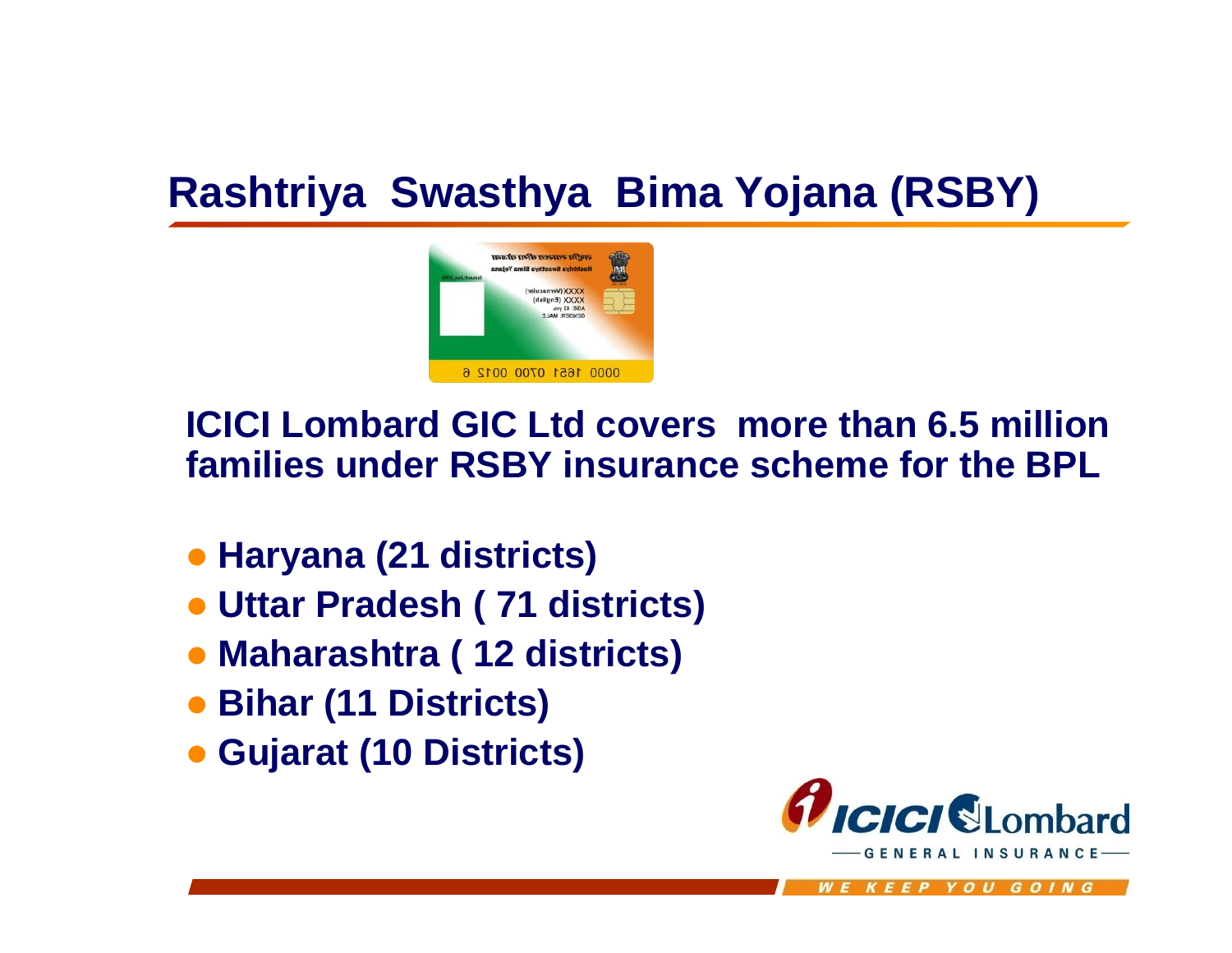# **Policy features**

**Eligibility: BPL family.**

**Beneficiary: Self + Spouse + 3 Dependents**

**Sum Insured: Rs. 30,000/- (Family Floater)**

**Only Cashless benefit policy.**

**Coverage:**

**It's a hospitalization benefit policy which covers the hospitalization** 

**for any illness which requires minimum 24hrs stay in hospital.**

**Additional Coverage:** 

- **Pre-existing disease cover.**
- z **Maternity cover - 4500/- with day 1 child cover**
- **Day care treatment cover for specified illness.**
- **Expenses of 1 day prior to the admission & 5 days post the date of discharge from hospital would be covered.**
- $\bullet$ **Transportation Cost (per visit Rs. 100 & overall limit of Rs. 1000/-)**

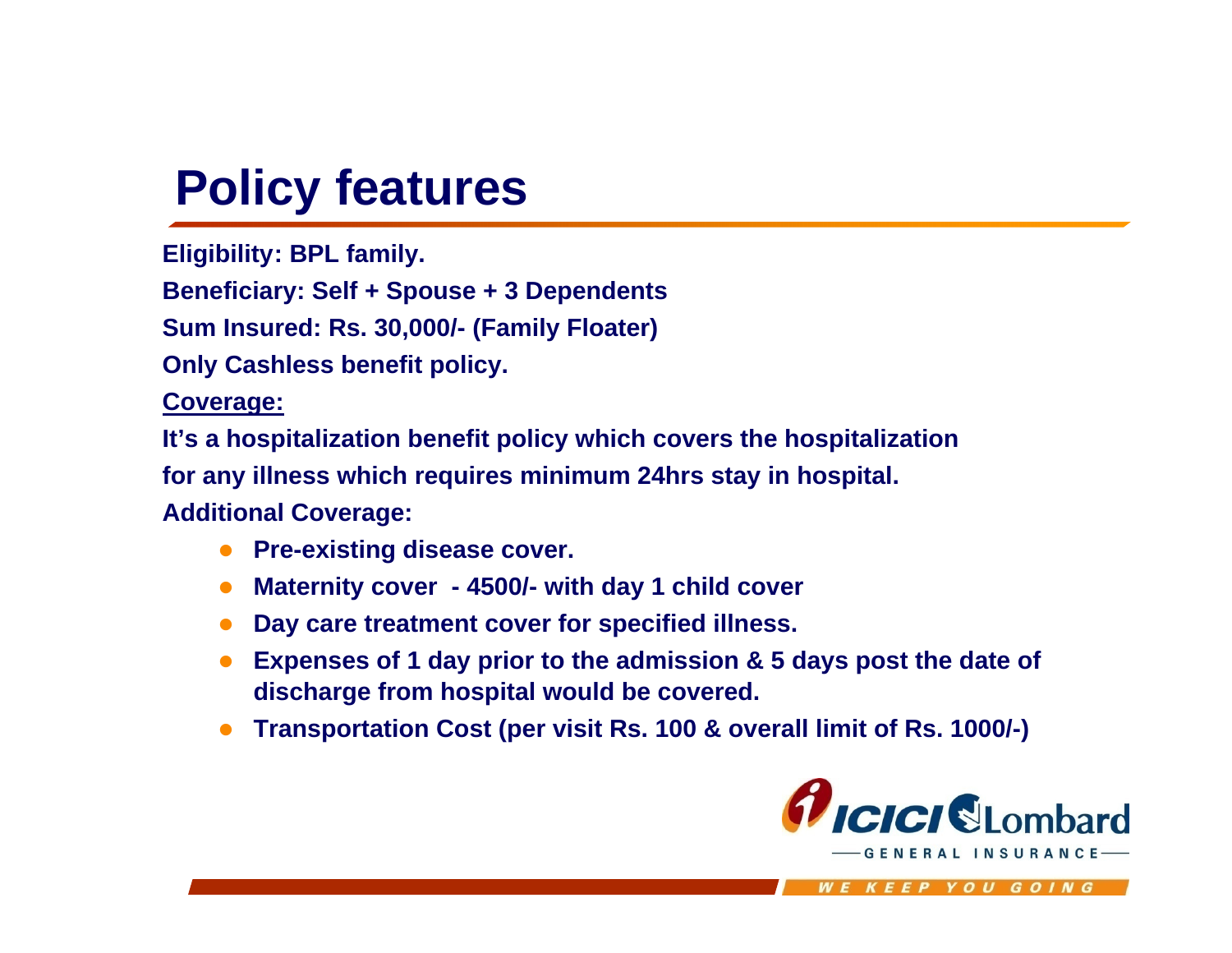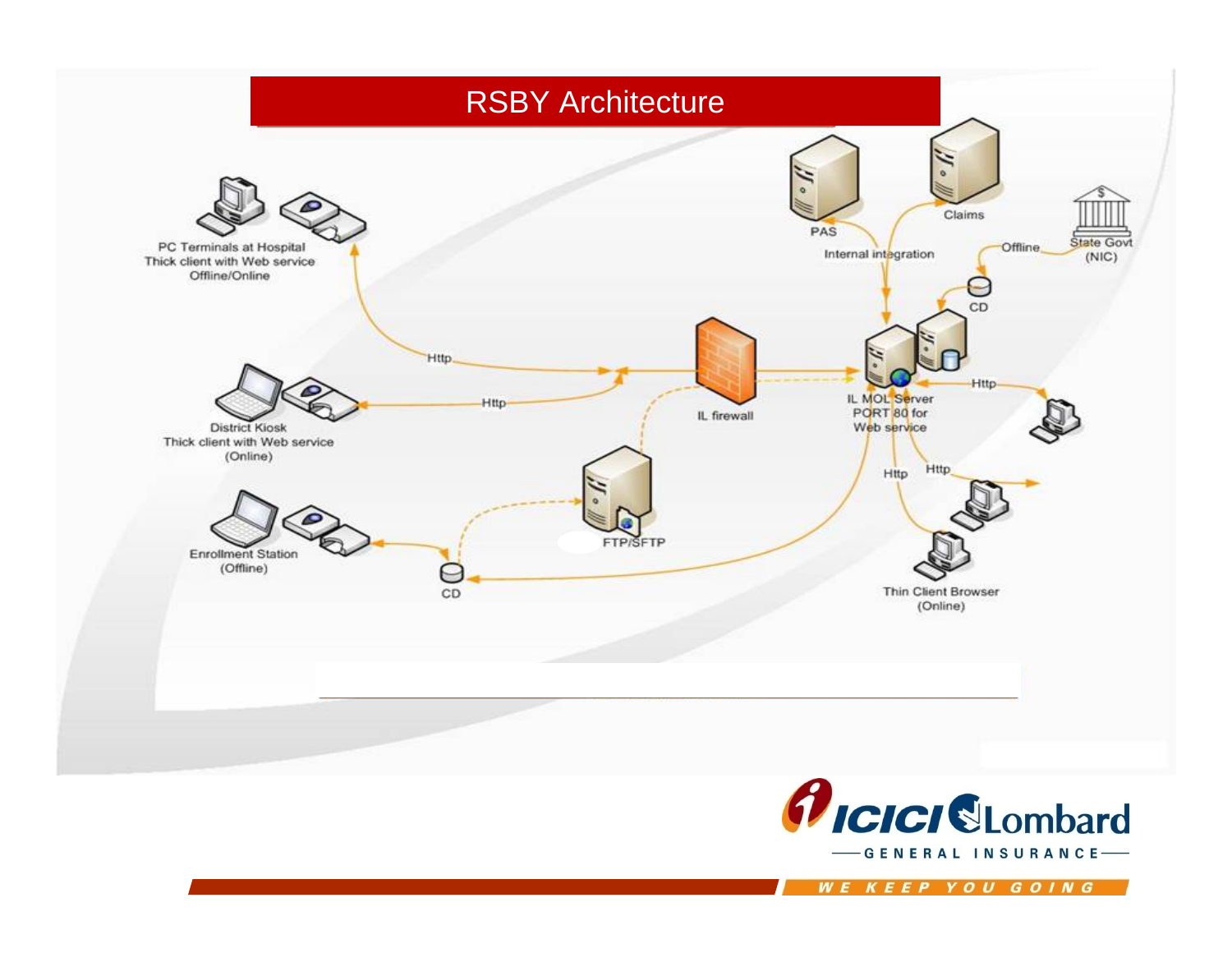#### **Enrollment Process**

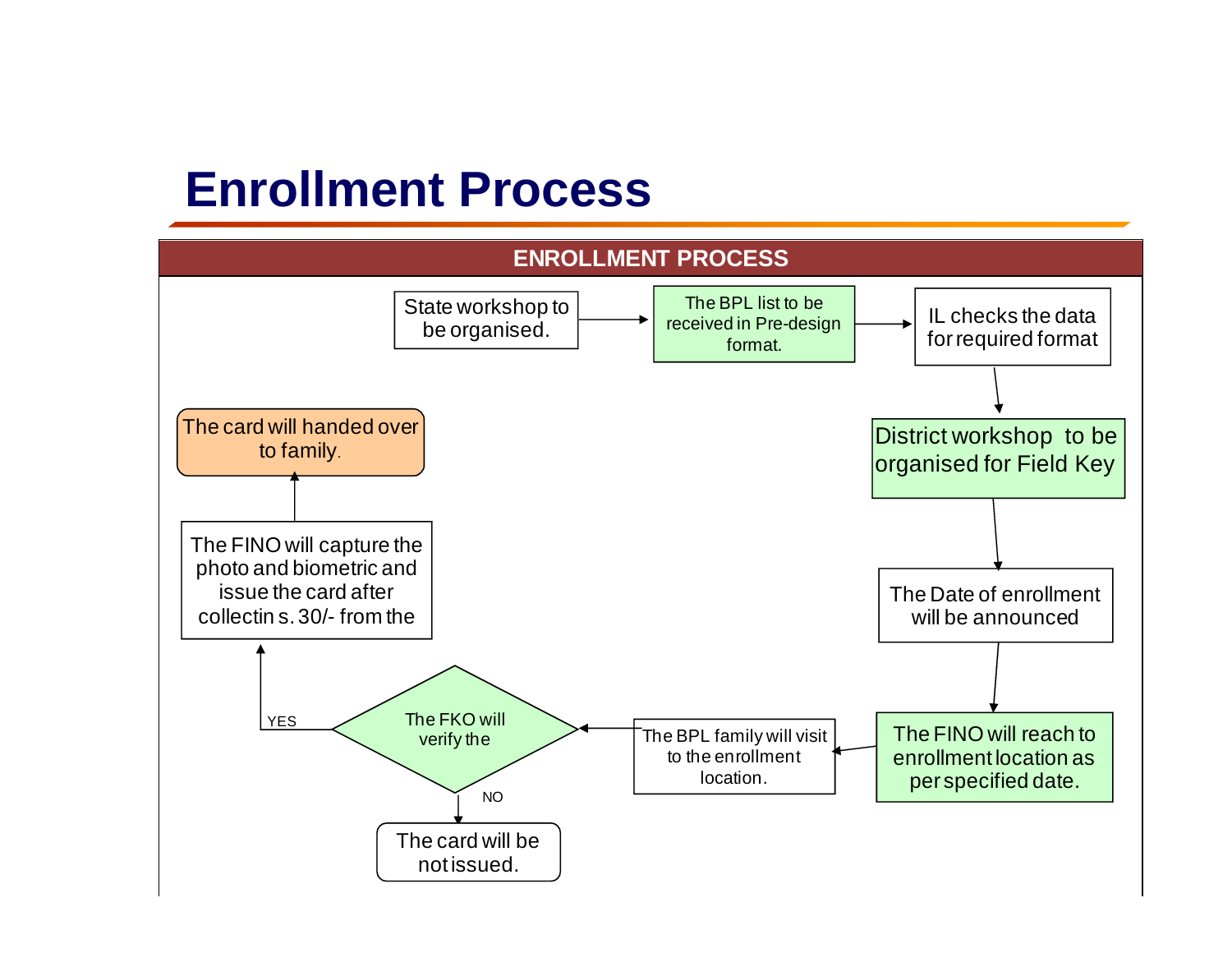### **Enrollment Process**

#### Local Village level meetings for product explanations





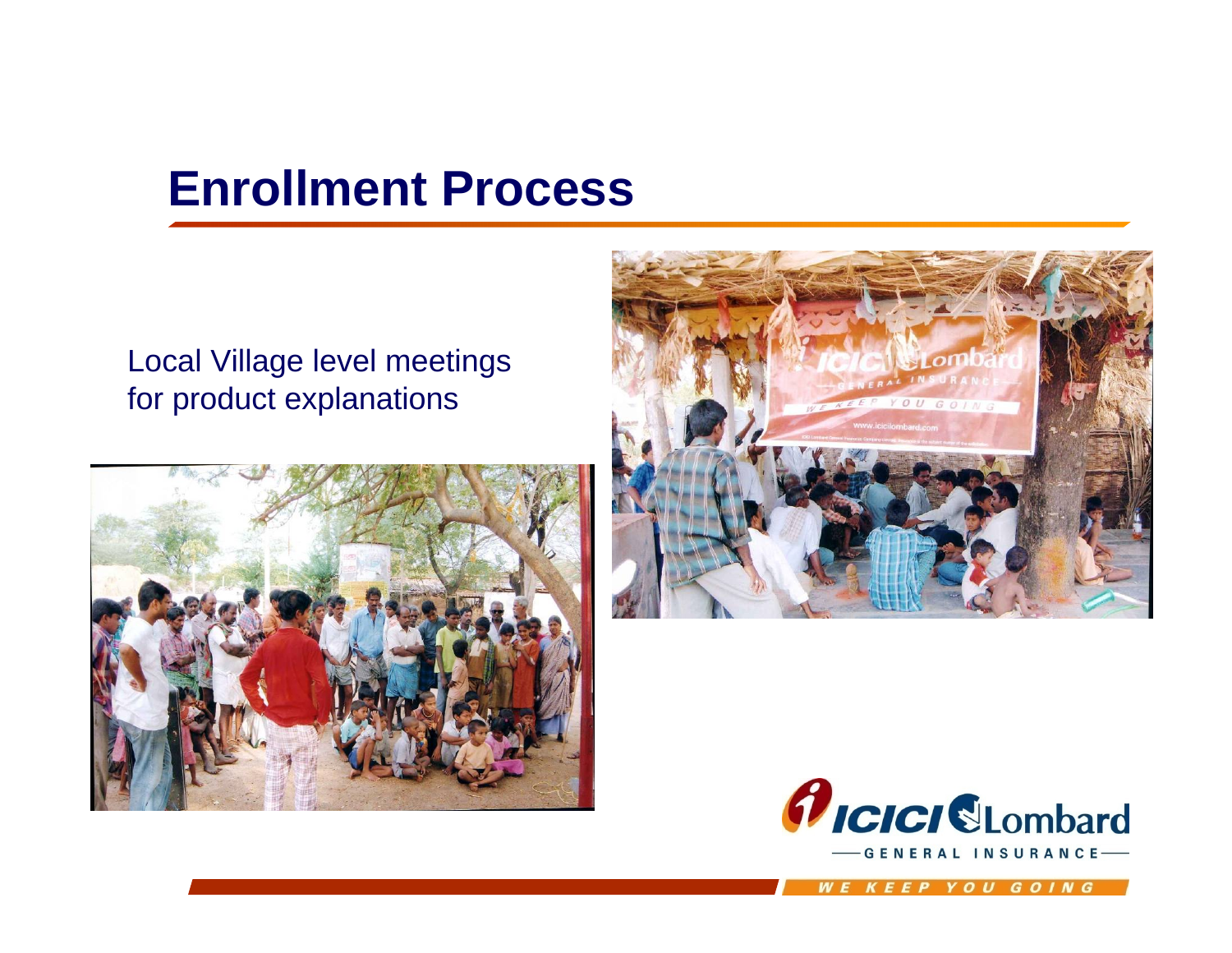#### **Enrollment Process**



Web Camera for Photograph

Optical Biometric scanner for **Fingerprints** 

Data masters based on State's BPL data

Battery Power back-up for undisrupted enrolment

Printing & Issuing card OTC

![](_page_25_Picture_7.jpeg)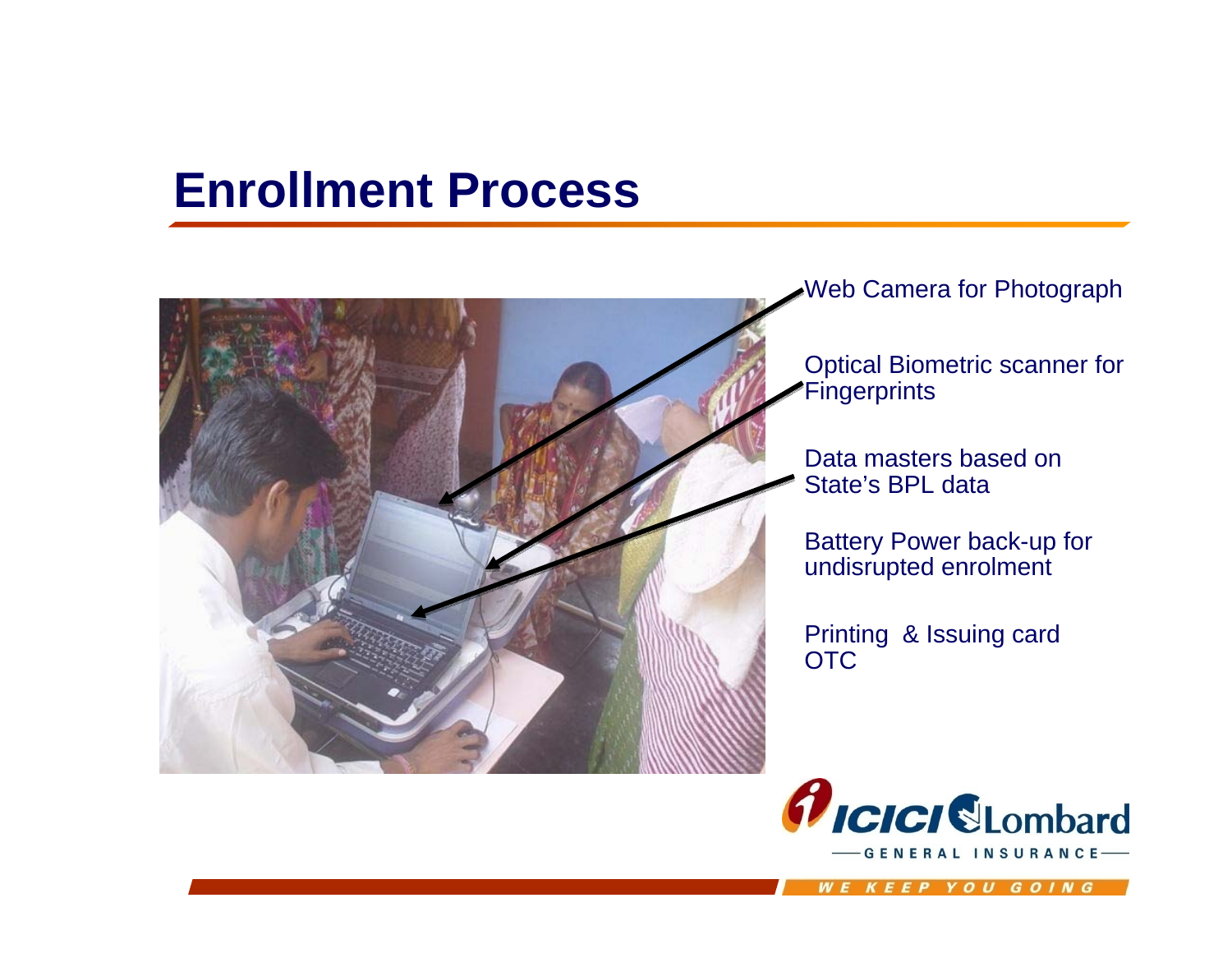### **Health camps to increase awareness**

![](_page_26_Picture_1.jpeg)

**Specified teams to conduct camps**

**Health Camps provide opportunity of early detection**

![](_page_26_Picture_4.jpeg)

![](_page_26_Picture_5.jpeg)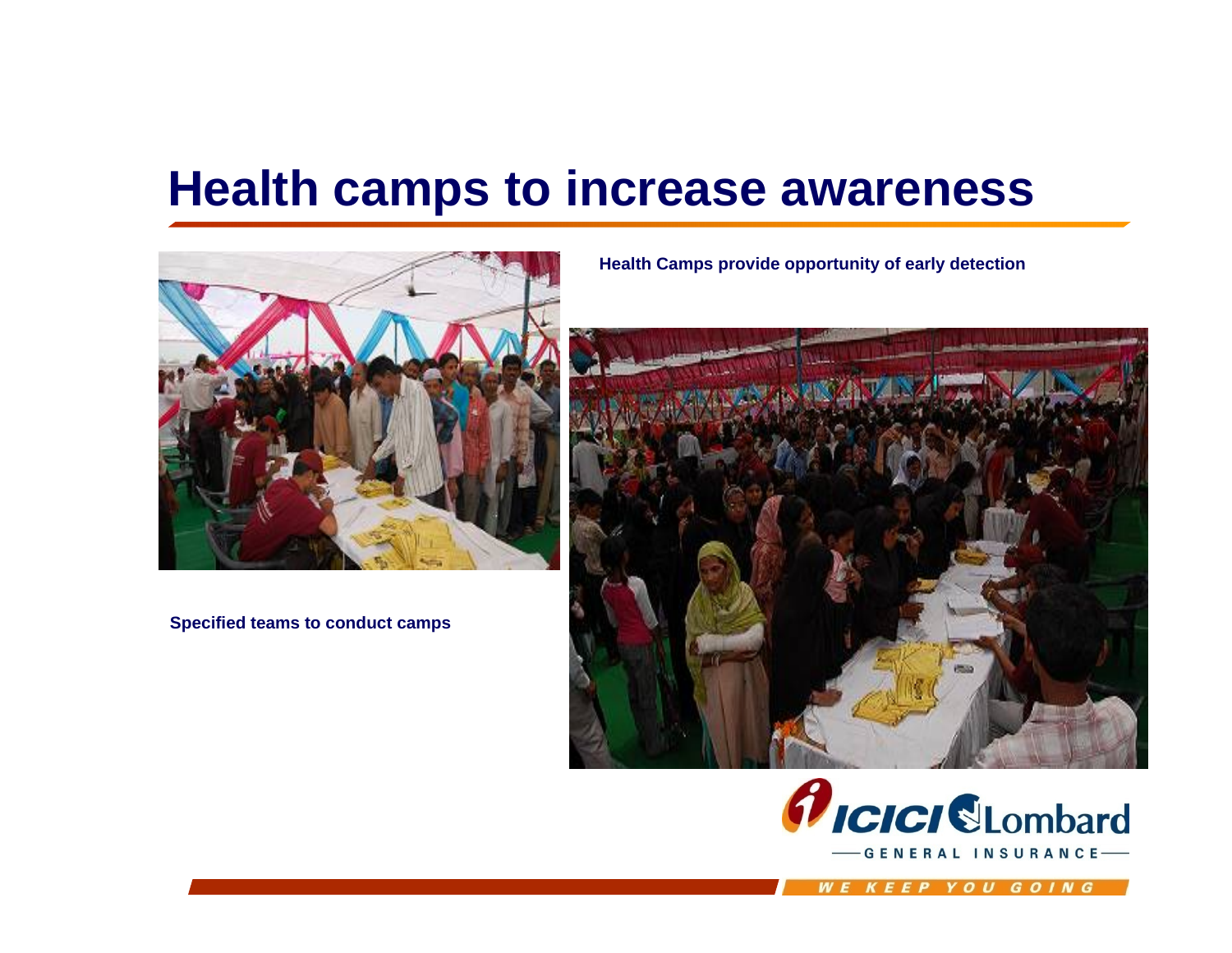# **ICICI Lombard & Financial Inclusion**

#### **Niramaya**

**Under the aegis of Union Ministry of Social Justice and Empowerment, a health insurance scheme for the welfare of people with autism, cerebral palsy, mental retardation and multiple disabilities.** 

#### **Family Planning Insurance Scheme**

**Under the aegis of Ministry of Health and Family Welfare, Government of India, insurance scheme for the acceptors of Permanent family planning operations.** 

#### **Weavers' Scheme**

**Health insurance scheme for handloom weavers under Ministry of Textiles.**

**Rajiv Gandhi Shilpi Swasthya Bima Yojana**

**The office of the Development Commissioner-Handicraft, Ministry of Textiles and ICICI Lombard launched a comprehensive health insurance scheme for handicraft artisans across the country** 

*IL Covered 45 cr lives in Fiscal 2010 under all its FISG schemes***.**

![](_page_27_Picture_10.jpeg)

WE KEEP YOU GOING

NERAL INSURANCE-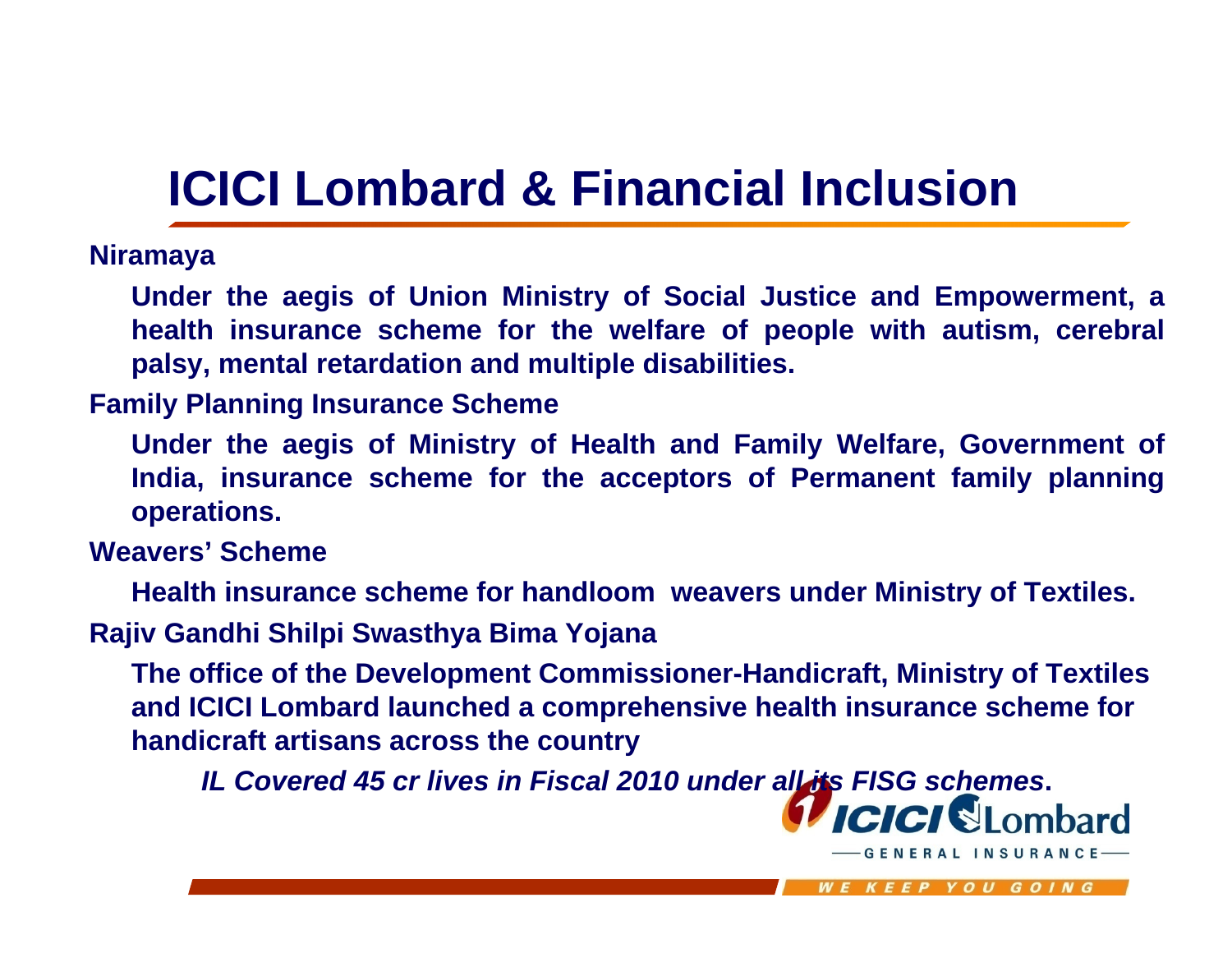### **Conclusion**

**Financial Inclusion has got vast potential as well as benefit. With due support from the Government & NGO/MFI Community the Insurers can start building the market.** 

**Of course, it will take some years for the portfolio to yield a return, however till it reaches a scale, Insurers should come forward with this proactive step of investing and creating new products and channels of delivery to add value to the clients.** 

![](_page_28_Picture_3.jpeg)